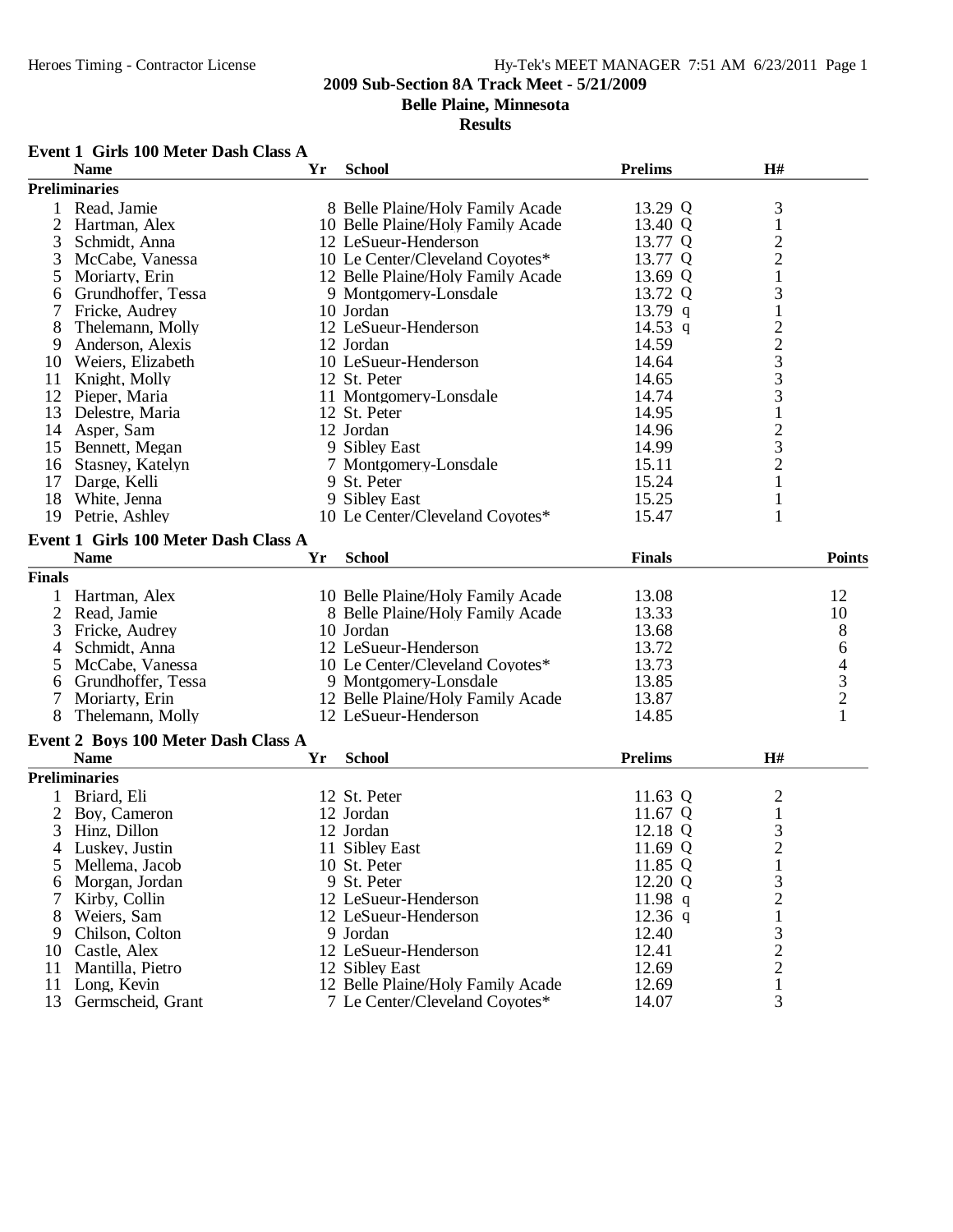**Belle Plaine, Minnesota**

|                | Preliminaries  (Event 2 Boys 100 Meter Dash Class A) |    |                                   |                |                |                                            |
|----------------|------------------------------------------------------|----|-----------------------------------|----------------|----------------|--------------------------------------------|
|                | <b>Name</b>                                          | Yr | <b>School</b>                     | <b>Prelims</b> | H#             |                                            |
|                | 14 White, Riley                                      |    | 7 Le Center/Cleveland Coyotes*    | 14.67          | 3              |                                            |
|                | --- Ellertson, David                                 |    | 7 Le Center/Cleveland Coyotes*    | NT             | $rac{2}{3}$    |                                            |
|                | Gregory, Darin                                       |    | 11 Belle Plaine/Holy Family Acade | <b>DQ</b>      |                |                                            |
|                | Wolke, Kyle                                          |    | 10 Belle Plaine/Holy Family Acade | <b>DQ</b>      | $\mathbf{1}$   |                                            |
|                | Event 2 Boys 100 Meter Dash Class A                  |    |                                   |                |                |                                            |
|                | <b>Name</b>                                          | Yr | <b>School</b>                     | <b>Finals</b>  |                | <b>Points</b>                              |
| <b>Finals</b>  |                                                      |    |                                   |                |                |                                            |
| 1              | Boy, Cameron                                         |    | 12 Jordan                         | 10.77          |                | 12                                         |
| $\overline{2}$ | Briard, Eli                                          |    | 12 St. Peter                      | 11.34          |                | 10                                         |
| 3              | Luskey, Justin                                       |    | 11 Sibley East                    | 11.72          |                | 8                                          |
| 4              | Hinz, Dillon                                         |    | 12 Jordan                         | 11.86          |                | 6                                          |
| 5              | Mellema, Jacob                                       |    | 10 St. Peter                      | 11.87          |                |                                            |
| 6              | Kirby, Collin                                        |    | 12 LeSueur-Henderson              | 12.11          |                | $\begin{array}{c} 4 \\ 3 \\ 2 \end{array}$ |
|                | Weiers, Sam                                          |    | 12 LeSueur-Henderson              | 12.21          |                |                                            |
| 8              | Morgan, Jordan                                       |    | 9 St. Peter                       | 12.32          |                |                                            |
|                | Event 3 Girls 200 Meter Dash Class A                 |    |                                   |                |                |                                            |
|                | <b>Name</b>                                          | Yr | <b>School</b>                     | <b>Prelims</b> | H#             |                                            |
|                | <b>Preliminaries</b>                                 |    |                                   |                |                |                                            |
|                | 1 Borchardt, Celeste                                 |    | 9 Belle Plaine/Holy Family Acade  | 27.80 Q        | 3              |                                            |
|                | 2 Heibel, Megan                                      |    | 10 Sibley East                    | 28.20 Q        | $\mathbf{1}$   |                                            |
| 3              | Dunkelbeck, Brooke                                   |    | 9 Le Center/Cleveland Coyotes*    | 28.66 Q        | $\overline{c}$ |                                            |
| 4              | Bachman, Chloe                                       |    | 7 St. Peter                       | 28.58 Q        | $\mathbf{1}$   |                                            |
| 5              | Read, Jamie                                          |    | 8 Belle Plaine/Holy Family Acade  | 28.59 Q        | 3              |                                            |
| 6              | Skluzacek, Makayla                                   |    | 10 LeSueur-Henderson              | 29.96 Q        | $\overline{c}$ |                                            |
| 7              | Dietel, Jenna                                        |    | 9 Jordan                          | 29.82 q        | 3              |                                            |
| 8              | Bennett, Megan                                       |    | 9 Sibley East                     | 30.35 q        |                |                                            |
| 9              | Korbel, Diann                                        |    | 12 Montgomery-Lonsdale            | 30.42          |                |                                            |
| 10             | Graham, Sarah                                        |    | 10 Jordan                         | 30.45          |                |                                            |
| 11             | Hovland, Katie                                       |    | 10 Jordan                         | 31.26          |                |                                            |
|                | 12 Darge, Kelli                                      |    | 9 St. Peter                       | 32.09          |                |                                            |
| 13             | Stasney, Katelyn                                     |    | 7 Montgomery-Lonsdale             | 32.61          | $\frac{3}{2}$  |                                            |
|                | 14 Petrie, Ashley                                    |    | 10 Le Center/Cleveland Coyotes*   | 32.66          | 3              |                                            |
|                | 15 Schmidt, Emily                                    |    | 8 LeSueur-Henderson               | 32.78          | $\overline{c}$ |                                            |
|                | 16 Karston, Jayde                                    |    | 10 Belle Plaine/Holy Family Acade | 33.54          | $\,1$          |                                            |
| 17             | Rynda, Carrie                                        |    | 10 Montgomery-Lonsdale            | 35.95          |                |                                            |
|                | Brinkman, Katherine                                  |    | 8 St. Peter                       | <b>NT</b>      | $\frac{2}{2}$  |                                            |
|                |                                                      |    |                                   |                |                |                                            |
|                | Event 3 Girls 200 Meter Dash Class A                 |    |                                   | <b>Finals</b>  |                | <b>Points</b>                              |
|                | <b>Name</b>                                          | Yr | <b>School</b>                     |                |                |                                            |
| <b>Finals</b>  |                                                      |    |                                   |                |                |                                            |
|                | 1 Heibel, Megan                                      |    | 10 Sibley East                    | 27.42          |                | 12                                         |
|                | 2 Dunkelbeck, Brooke                                 |    | 9 Le Center/Cleveland Coyotes*    | 27.59          |                | 10                                         |
| 3              | Borchardt, Celeste                                   |    | 9 Belle Plaine/Holy Family Acade  | 27.89          |                | 8                                          |
| 4              | Read, Jamie                                          |    | 8 Belle Plaine/Holy Family Acade  | 28.39          |                | 6                                          |
| 5              | Bachman, Chloe                                       |    | 7 St. Peter                       | 28.60          |                | $\begin{array}{c} 4 \\ 3 \\ 2 \end{array}$ |
| 6              | Dietel, Jenna                                        |    | 9 Jordan                          | 28.80          |                |                                            |
|                | Skluzacek, Makayla                                   |    | 10 LeSueur-Henderson              | 29.00          |                |                                            |
| 8              | Bennett, Megan                                       |    | 9 Sibley East                     | 29.20          |                | $\mathbf{1}$                               |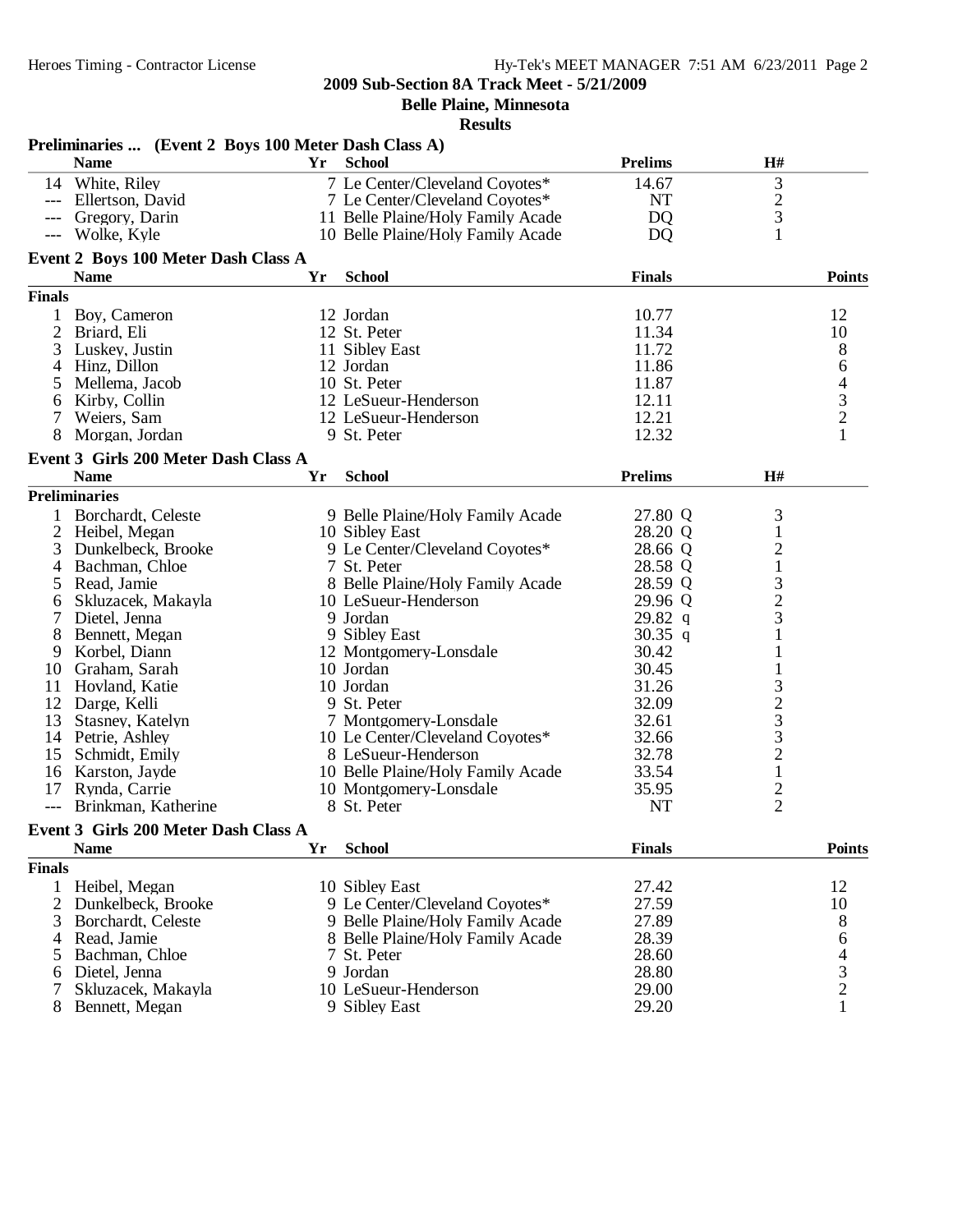**Belle Plaine, Minnesota**

**Results**

## **Event 4 Boys 200 Meter Dash Class A**

|                     | <b>Name</b>                          | Yr | <b>School</b>                     | <b>Prelims</b> | H#                                         |                |
|---------------------|--------------------------------------|----|-----------------------------------|----------------|--------------------------------------------|----------------|
|                     | <b>Preliminaries</b>                 |    |                                   |                |                                            |                |
|                     | 1 Boy, Cameron                       |    | 12 Jordan                         | 24.04 Q        | 1                                          |                |
| 1                   | Klasseus, Josh                       |    | 11 Le Center/Cleveland Coyotes*   | 24.04 Q        | $\mathbf{1}$                               |                |
| 3                   | Briard, Eli                          |    | 12 St. Peter                      | 24.14 Q        |                                            |                |
| 4                   | Hinz, Dillon                         |    | 12 Jordan                         | 24.25 Q        |                                            |                |
| 5                   | Gregory, Darin                       |    | 11 Belle Plaine/Holy Family Acade | 24.59 q        | $\frac{2}{2}$                              |                |
| 6                   | Wolke, Kyle                          |    | 10 Belle Plaine/Holy Family Acade | $24.68$ q      | $\mathbf 1$                                |                |
| 7                   | Tyler, Dontarius                     |    | 9 Jordan                          | 24.97 q        |                                            |                |
| 8                   | Callahan, JT                         |    | 12 LeSueur-Henderson              | $25.21$ q      | $\frac{2}{1}$                              |                |
| 9                   | Dose, Kyle                           |    | 10 LeSueur-Henderson              | 25.24          | $\overline{c}$                             |                |
| 10                  | Castle, Alex                         |    | 12 LeSueur-Henderson              | 25.48          | $\mathbf{1}$                               |                |
| 11                  | Peterson, Darin                      |    | 9 Sibley East                     | 25.51          | $\mathbf{1}$                               |                |
| 12                  |                                      |    | 12 Sibley East                    | 25.69          |                                            |                |
|                     | Evans, Marcus                        |    |                                   |                | $\frac{2}{2}$                              |                |
| 13                  | Hanson, Dan                          |    | 12 St. Peter                      | 26.94          |                                            |                |
|                     | 14 Brown, Tom                        |    | 9 St. Peter                       | 26.96          | $\mathbf{1}$                               |                |
| 15                  | Stark, Arthur                        |    | 11 Sibley East                    | 27.98          | 1                                          |                |
| 16                  | Phillips, Dan                        |    | 12 Le Center/Cleveland Coyotes*   | 27.99          | $\overline{2}$                             |                |
|                     | Event 4 Boys 200 Meter Dash Class A  |    |                                   |                |                                            |                |
|                     | <b>Name</b>                          | Yr | <b>School</b>                     | <b>Finals</b>  |                                            | <b>Points</b>  |
| <b>Finals</b>       |                                      |    |                                   |                |                                            |                |
|                     | Boy, Cameron                         |    | 12 Jordan                         | 21.54          |                                            | 12             |
| $\overline{2}$      | Briard, Eli                          |    | 12 St. Peter                      | 23.03          |                                            | 10             |
| 3                   | Hinz, Dillon                         |    | 12 Jordan                         | 23.51          |                                            | 8              |
| 4                   | Klasseus, Josh                       |    | 11 Le Center/Cleveland Coyotes*   | 23.59          |                                            | 6              |
| 5                   | Gregory, Darin                       |    | 11 Belle Plaine/Holy Family Acade | 23.70          |                                            | $\overline{4}$ |
|                     |                                      |    | 10 Belle Plaine/Holy Family Acade | 23.90          |                                            | 3              |
| 6                   | Wolke, Kyle                          |    |                                   |                |                                            | $\overline{2}$ |
|                     | Tyler, Dontarius                     |    | 9 Jordan                          | 24.00          |                                            |                |
| $\qquad \qquad - -$ | Callahan, JT                         |    | 12 LeSueur-Henderson              | <b>NT</b>      |                                            |                |
|                     | Event 5 Girls 400 Meter Dash Class A |    |                                   |                |                                            |                |
|                     | <b>Name</b>                          | Yr | <b>School</b>                     | <b>Finals</b>  | H#                                         | <b>Points</b>  |
| <b>Finals</b>       |                                      |    |                                   |                |                                            |                |
|                     | Fatz, Jenny                          |    | 10 Belle Plaine/Holy Family Acade | 1:00.83        |                                            | 12             |
| $\overline{2}$      | McCrady, Claire                      |    | 8 Montgomery-Lonsdale             | 1:01.18        | $\begin{array}{c} 2 \\ 2 \\ 2 \end{array}$ | 10             |
| 3                   | Larson, Danielle                     |    | 10 St. Peter                      | 1:01.73        |                                            | 8              |
| 4                   | Frederick, Jenny                     |    | 10 Le Center/Cleveland Coyotes*   | 1:02.47        |                                            | 6              |
| 5                   | Heibel, Megan                        |    | 10 Sibley East                    | 1:03.40        |                                            | 4              |
| 6                   | Tulloch, Kareena                     |    | 12 Montgomery-Lonsdale            | 1:04.35        | $\frac{2}{2}$                              |                |
|                     | Rose, Marie                          |    | 11 Sibley East                    | 1:04.72        |                                            | $\frac{3}{2}$  |
| $\Omega$            | Dettmer, Angelina                    |    | 9 St. Peter                       | 1:05.54        | $\overline{c}$                             | $\mathbf{1}$   |
| ŏ<br>9              | Skluzacek, Makayla                   |    | 10 LeSueur-Henderson              | 1:05.87        | 1                                          |                |
| 10                  |                                      |    |                                   | 1:07.36        |                                            |                |
|                     | Eibs, Jessica                        |    | 9 Sibley East                     |                |                                            |                |
| 11                  | Thomas, Ashley                       |    | 9 Belle Plaine/Holy Family Acade  | 1:09.49        |                                            |                |
|                     | 12 Pickar, Kyenna                    |    | 9 Belle Plaine/Holy Family Acade  | 1:11.19        |                                            |                |
| 13                  | Tressler, Elizabeth                  |    | 10 LeSueur-Henderson              | 1:13.93        |                                            |                |
| 14                  | Beck, Brittany                       |    | 9 Jordan                          | 1:14.35        |                                            |                |
| 15                  | Davis, Hillery                       |    | 10 Jordan                         | 1:15.60        | 1                                          |                |
| $---$               | David, Rachel                        |    | 10 Le Center/Cleveland Coyotes*   | <b>DQ</b>      | 1                                          |                |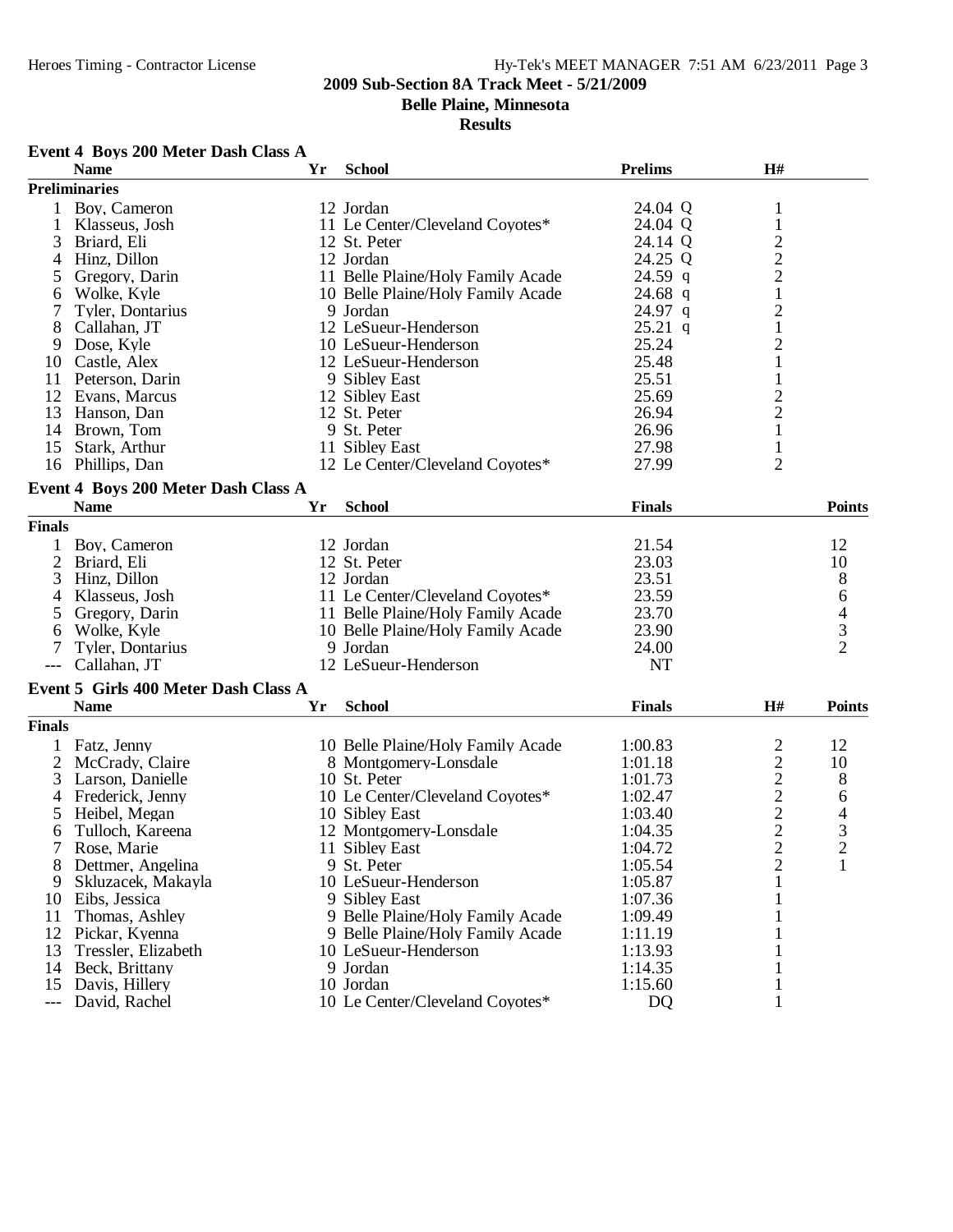**Belle Plaine, Minnesota**

**Results**

## **Event 6 Boys 400 Meter Dash Class A**

|                | <b>Name</b>                         | Yr | <b>School</b>                     | <b>Finals</b> | H#                | <b>Points</b>                              |
|----------------|-------------------------------------|----|-----------------------------------|---------------|-------------------|--------------------------------------------|
| <b>Finals</b>  |                                     |    |                                   |               |                   |                                            |
| 1              | Tressler, Josh                      |    | 11 LeSueur-Henderson              | 53.64         |                   | 12                                         |
| $\overline{c}$ | Petri, Kohl                         |    | 11 Le Center/Cleveland Coyotes*   | 55.11         | $22222$<br>$2221$ | 10                                         |
| 3              | Stasney, Tadd                       |    | 8 Montgomery-Lonsdale             | 56.31         |                   | 8                                          |
| 4              | Hartmann, Pat                       |    | 12 Belle Plaine/Holy Family Acade | 56.66         |                   | 6                                          |
| 5              | Doherty, Andrew                     |    | 11 St. Peter                      | 57.11         |                   | 4                                          |
| 6              | Braith, Dillon                      |    | 9 Montgomery-Lonsdale             | 57.14         |                   |                                            |
| 7              | Zurn, Nick                          |    | 9 Belle Plaine/Holy Family Acade  | 58.16         |                   | $\frac{3}{2}$                              |
| 8              | Omtvedt, Brandon                    |    | 12 Le Center/Cleveland Coyotes*   | 58.90         |                   |                                            |
| 9              | Dvorak, Scott                       |    | 10 Jordan                         | 58.96         | $\frac{2}{2}$     |                                            |
| 10             | Traxler, Matt                       |    | 11 Le Center/Cleveland Coyotes*   | 59.07         | $\mathbf{1}$      |                                            |
| 11             | Brown, Tom                          |    | 9 St. Peter                       | 1:00.78       | $\mathbf{1}$      |                                            |
|                |                                     |    |                                   |               |                   |                                            |
| 12             | Hynes-Marquette, Seth               |    | 9 LeSueur-Henderson               | 1:01.39       | $\mathbf{1}$      |                                            |
| 13             | Hanson, Dan                         |    | 12 St. Peter                      | 1:02.81       | $\mathbf{1}$      |                                            |
| 14             | Garcia, Manuel                      |    | 11 Jordan                         | 1:04.20       | $\mathbf{1}$      |                                            |
|                | 15 Vest, Lee                        |    | 9 Jordan                          | 1:10.84       | 1                 |                                            |
|                | Event 7 Girls 800 Meter Run Class A |    |                                   |               |                   |                                            |
|                | <b>Name</b>                         | Yr | <b>School</b>                     | <b>Finals</b> |                   | <b>Points</b>                              |
| <b>Finals</b>  |                                     |    |                                   |               |                   |                                            |
| 1              | Case, Elle                          |    | 8 Jordan                          | 2:21.47       |                   | 12                                         |
| $\overline{2}$ | Fogarty, Haley                      |    | 8 Belle Plaine/Holy Family Acade  | 2:21.81       |                   | 10                                         |
| 3              | Chambers, Kelsey                    |    | 9 Jordan                          | 2:30.68       |                   | $\boldsymbol{8}$                           |
| 4              | Pfarr, Carissa                      |    | 11 LeSueur-Henderson              | 2:33.62       |                   | 6                                          |
|                | Miller, Annie                       |    | 10 Le Center/Cleveland Coyotes*   | 2:33.94       |                   |                                            |
| 5              |                                     |    |                                   |               |                   | $\begin{array}{c} 4 \\ 3 \\ 2 \end{array}$ |
| 6              | Kaiser, Nicole                      |    | 11 LeSueur-Henderson              | 2:35.30       |                   |                                            |
| 7              | Kloeckl, Val                        |    | 10 Sibley East                    | 2:38.41       |                   |                                            |
| 8              | Watts, Lindsay                      |    | 9 Belle Plaine/Holy Family Acade  | 2:39.48       |                   | $\mathbf{1}$                               |
| 9              | Gunderson, Kate                     |    | 10 Jordan                         | 2:40.58       |                   |                                            |
| 10             | Fink, Cassie                        |    | 12 Belle Plaine/Holy Family Acade | 2:41.86       |                   |                                            |
| 11             | Menk, Emily                         |    | 11 St. Peter                      | 2:46.00       |                   |                                            |
| 12             | Peymann, Alison                     |    | 12 St. Peter                      | 2:46.89       |                   |                                            |
| 13             | Riebel, Brittany                    |    | 9 Le Center/Cleveland Coyotes*    | 2:49.91       |                   |                                            |
| 14             | Otto, Lauren                        |    | 9 Sibley East                     | 2:51.76       |                   |                                            |
| 15             | O'Malley, Maggie                    |    | 9 Le Center/Cleveland Coyotes*    | 2:53.43       |                   |                                            |
| 16             | Zeiher, Amber                       |    | 9 LeSueur-Henderson               | 2:54.99       |                   |                                            |
|                | 17 Fisher, Sara                     |    | 7 Montgomery-Lonsdale             | 3:03.86       |                   |                                            |
| $---$          | Martinez, Edith                     |    | 7 Montgomery-Lonsdale             | NT            |                   |                                            |
|                | Event 8 Boys 800 Meter Run Class A  |    |                                   |               |                   |                                            |
|                | <b>Name</b>                         |    | Yr School                         | <b>Finals</b> |                   | <b>Points</b>                              |
|                |                                     |    |                                   |               |                   |                                            |
| <b>Finals</b>  |                                     |    |                                   |               |                   |                                            |
| 1              | Smith, Joe                          |    | 12 Belle Plaine/Holy Family Acade | 2:02.89       |                   | 12                                         |
| $\overline{2}$ | Walsh, Marty                        |    | 10 Belle Plaine/Holy Family Acade | 2:05.66       |                   | 10                                         |
| 3              | Kroyer, Alan                        |    | 12 LeSueur-Henderson              | 2:07.49       |                   | 8                                          |
| 4              | Bushell, Charlie                    |    | 12 St. Peter                      | 2:09.99       |                   | 6                                          |
| 5              | Fostitsch, Johannes                 |    | 12 Le Center/Cleveland Coyotes*   | 2:11.41       |                   | 4                                          |
| 6              | Uthayakumaran, Aaron                |    | 12 Le Center/Cleveland Coyotes*   | 2:15.95       |                   | 3                                          |
| 7              | Smith, Eric                         |    | 11 LeSueur-Henderson              | 2:17.35       |                   | $\overline{2}$                             |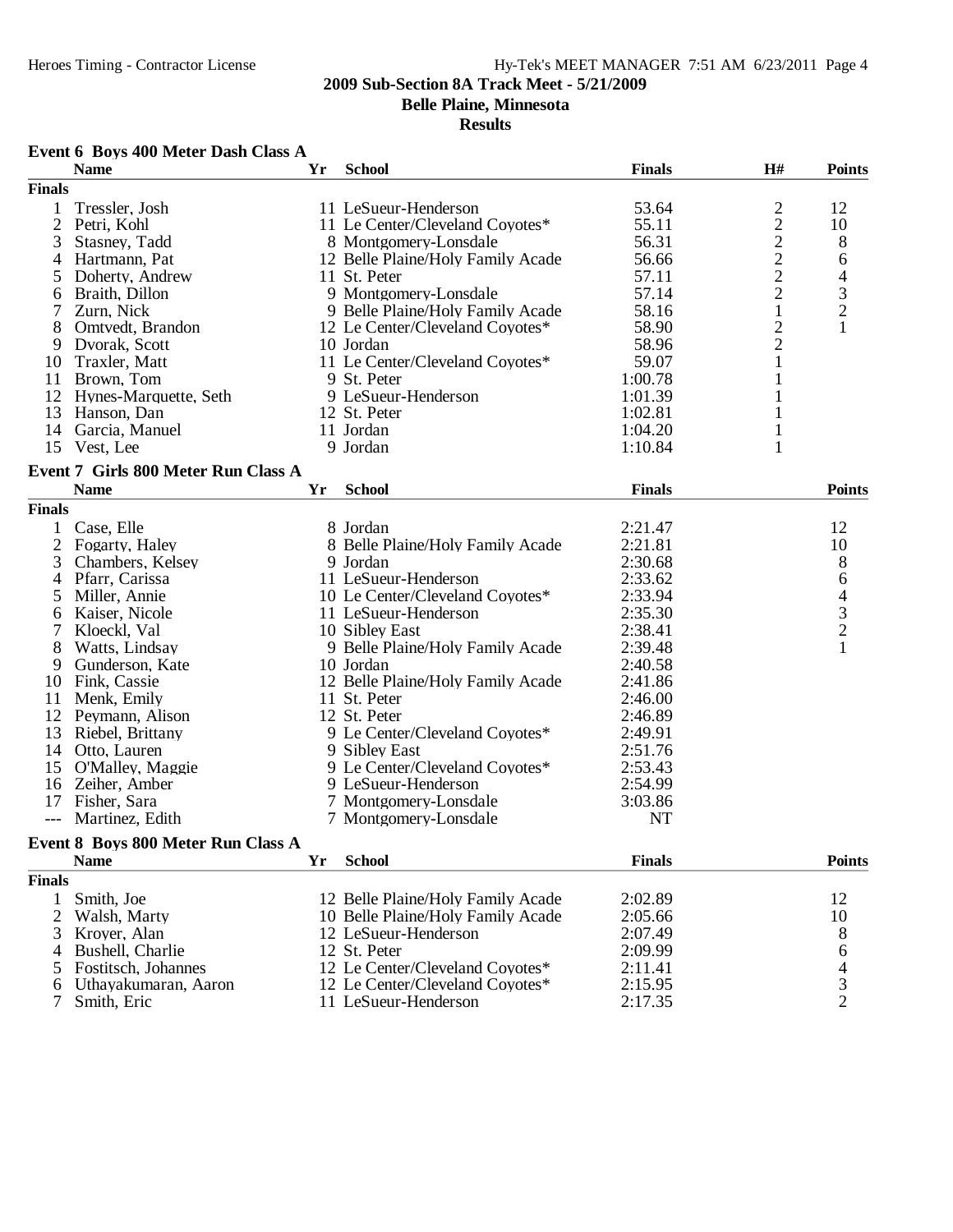**Belle Plaine, Minnesota**

|                | Finals  (Event 8 Boys 800 Meter Run Class A) |    |                                   |               |                |
|----------------|----------------------------------------------|----|-----------------------------------|---------------|----------------|
|                | <b>Name</b>                                  | Yr | <b>School</b>                     | <b>Finals</b> | <b>Points</b>  |
| 8              | Mueller, Casey                               |    | 10 Belle Plaine/Holy Family Acade | 2:17.83       | 1              |
| 9              | Neisis, Jamen                                |    | 8 Jordan                          | 2:27.00       |                |
| 10             | Lopez, Ezequiel                              |    | 10 Jordan                         | 2:27.51       |                |
| 11             | Stutsman, Laurence                           |    | 10 LeSueur-Henderson              | 2:30.48       |                |
| 12             | Kroehler, Zach                               |    | 10 Minnesota New Country School   | 2:31.38       |                |
| 13             | Wick, David                                  |    | 8 Jordan                          | 2:35.29       |                |
| 14             | Tackmann, Noah                               |    | 11 Sibley East                    | 2:36.07       |                |
| 15             | Kohnert, Dylan                               |    | 10 Le Center/Cleveland Coyotes*   | 2:43.31       |                |
|                | 16 Odens, Ryan                               |    | 11 St. Peter                      | 2:48.90       |                |
|                | Event 9 Girls 1600 Meter Run Class A         |    |                                   |               |                |
|                | <b>Name</b>                                  | Yr | <b>School</b>                     | <b>Finals</b> | <b>Points</b>  |
| <b>Finals</b>  |                                              |    |                                   |               |                |
|                | Case, Elle                                   |    | 8 Jordan                          | 5:33.34       | 12             |
| $\overline{c}$ | Kauffmann, Megan                             |    | 9 St. Peter                       | 5:35.82       | 10             |
| 3              | Tiede, Bobbie                                |    | 11 Montgomery-Lonsdale            | 5:42.03       | 8              |
| 4              | Gregor, Ashley                               |    | 9 Montgomery-Lonsdale             | 5:45.21       |                |
| 5              | Fink, Cassie                                 |    | 12 Belle Plaine/Holy Family Acade | 5:59.83       |                |
| 6              | Piotroski, Rachel                            |    | 7 Jordan                          | 6:05.23       | $64$<br>3<br>2 |
| 7              | Schneider, Ellen                             |    | 12 Belle Plaine/Holy Family Acade | 6:08.64       |                |
| 8              | Lamb, Brittani                               |    | 11 St. Peter                      | 6:09.59       | $\mathbf{1}$   |
| 9              | Lawson, Molly                                |    | 11 Belle Plaine/Holy Family Acade | 6:22.90       |                |
| 10             | Bjork, Rachel                                |    | 10 LeSueur-Henderson              | 6:24.44       |                |
| 11             | Anderson, Ashley                             |    | 9 Le Center/Cleveland Coyotes*    | 6:24.97       |                |
| 12             | Zeiher, Amber                                |    | 9 LeSueur-Henderson               | 6:25.31       |                |
| 13             | Osborne, Sara                                |    | 7 St. Peter                       | 6:25.99       |                |
| 14             | Savage, Maureen                              |    | 11 LeSueur-Henderson              | 6:26.23       |                |
| 15             | Wick, Shannon                                |    | 11 Jordan                         | 6:27.24       |                |
|                |                                              |    | 10 Montgomery-Lonsdale            | <b>NT</b>     |                |
|                | --- Korbel, Cindy                            |    |                                   |               |                |
|                | Event 10 Boys 1600 Meter Run Class A         |    |                                   |               |                |
|                | <b>Name</b>                                  | Yr | <b>School</b>                     | <b>Finals</b> | <b>Points</b>  |
| <b>Finals</b>  |                                              |    |                                   |               |                |
|                | Thies, Andrew                                |    | 10 Sibley East                    | 4:35.37       | 12             |
| 2              | Velasco, Pedro                               |    | 11 Jordan                         | 4:38.29       | 10             |
| 3              | Gerdts, Andrew                               |    | 10 LeSueur-Henderson              | 4:54.41       | 8              |
| 4              | Omtvedt, Bryce                               |    | 8 Le Center/Cleveland Coyotes*    | 4:56.60       | 6              |
| 5              | Karlsrud, Ian                                |    | 11 St. Peter                      | 5:09.81       | $rac{4}{3}$    |
| 6              | Grindland, Mike                              |    | 9 Montgomery-Lonsdale             | 5:12.74       |                |
|                | Klimek, Ted                                  |    | 11 LeSueur-Henderson              | 5:13.23       | ∠              |
| 8              | Stebbins, Dillon                             |    | 10 Belle Plaine/Holy Family Acade | 5:15.11       | 1              |
| 9.             | Den Herder, Grant                            |    | 9 Le Center/Cleveland Coyotes*    | 5:15.46       |                |
|                | 10 Eichten, Tony                             |    | 7 Jordan                          | 5:19.33       |                |
| 11             | Grieves, Chase                               |    | 9 Belle Plaine/Holy Family Acade  | 5:34.24       |                |
|                | 12 Obermiller, Daniel                        |    | 9 St. Peter                       | 5:36.41       |                |
| 13             | Thompson, Aaron                              |    | 10 St. Peter                      | 5:36.94       |                |
| 14             | Wick, David                                  |    | 8 Jordan                          | 5:44.36       |                |
| 15             | Pioske, Todd                                 |    | 10 Sibley East                    | 5:44.94       |                |
| $---$          | Bremseth, Sam                                |    | 11 Belle Plaine/Holy Family Acade | <b>NT</b>     |                |
| ---            | Callahan, Kenny                              |    | 9 LeSueur-Henderson               | NT            |                |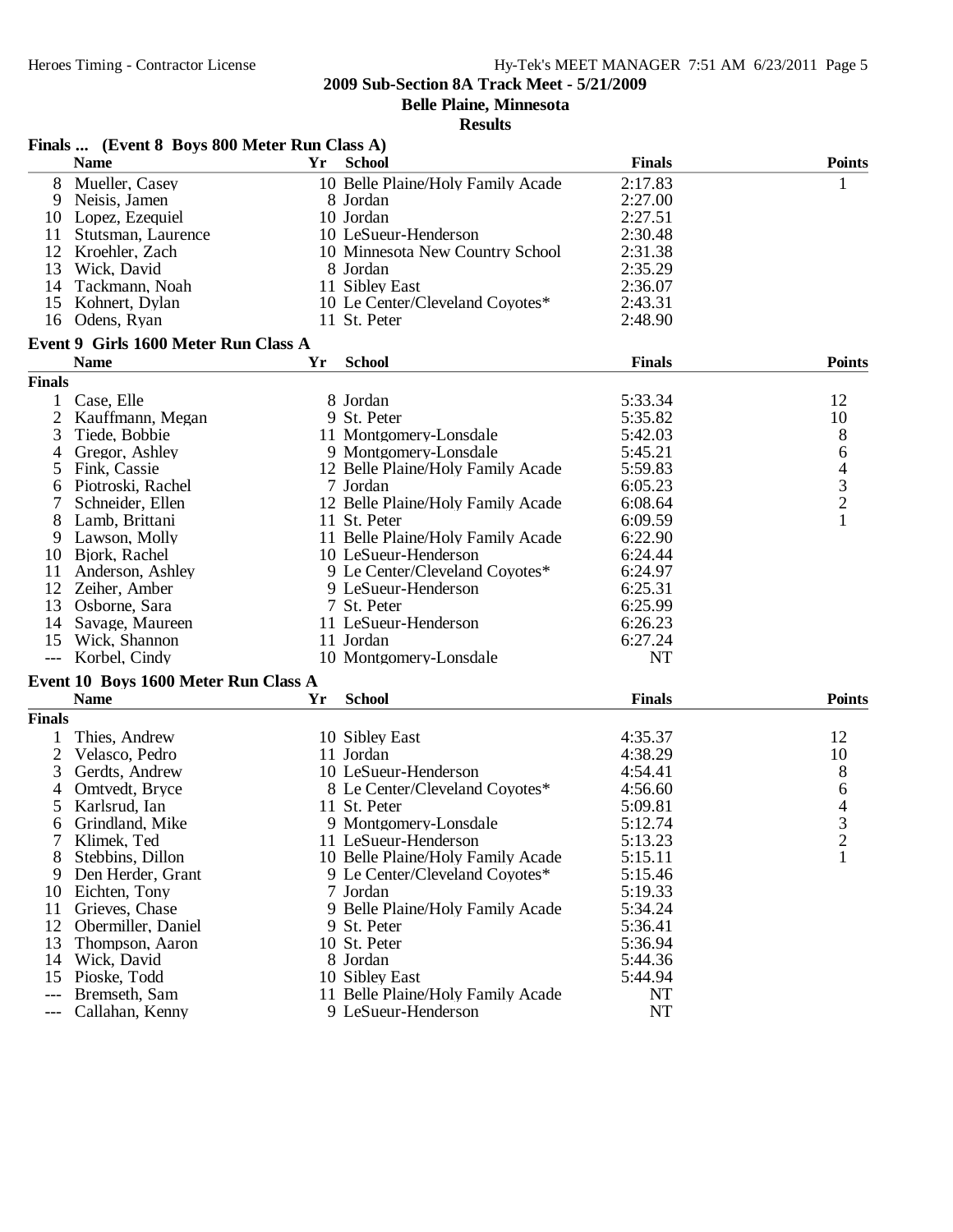**Belle Plaine, Minnesota**

#### **Results**

# **Event 13 Girls 100 Meter Hurdles Class A**

|                | <b>Name</b>                                            | Yr        | <b>School</b>                     | <b>Prelims</b>    | H#             |               |
|----------------|--------------------------------------------------------|-----------|-----------------------------------|-------------------|----------------|---------------|
|                | <b>Preliminaries</b>                                   |           |                                   |                   |                |               |
| 1              | DePree, Megan                                          |           | 12 LeSueur-Henderson              | 16.19 Q           | $\mathbf{1}$   |               |
| 2              | Kamm, Kaitlin                                          |           | 9 St. Peter                       | 16.36 Q           |                |               |
| 3              | Sullivan, Molly                                        |           | 10 LeSueur-Henderson              | 16.90 Q           | $\frac{2}{3}$  |               |
| 4              | Dunkelbeck, Brooke                                     |           | 9 Le Center/Cleveland Coyotes*    | 16.97 Q           | 3              |               |
| 5              | Stier, Clair                                           |           | 9 Belle Plaine/Holy Family Acade  | 17.01 Q           | $\mathbf{1}$   |               |
| 5              | Tracy, Melissa                                         |           | 11 Montgomery-Lonsdale            | 17.01 Q           | $\overline{2}$ |               |
| 7              | Klehr, Emily                                           |           | 12 Belle Plaine/Holy Family Acade | $17.02$ q         | $\,1$          |               |
| 8              | Schuneman, Laura                                       |           | 12 Sibley East                    | $17.48$ q         | 3              |               |
| 9.             | O'Malley, Michelle                                     |           | 12 Jordan                         | 18.05             | $\overline{c}$ |               |
|                | 10 Studer, Rebecca                                     |           | 12 St. Peter                      | 18.19             | $\,1$          |               |
| 11             | DePree, Haley                                          |           | 9 LeSueur-Henderson               | 18.54             | 3              |               |
|                | 12 Kruger, Kenzi                                       |           | 10 Jordan                         | 18.72             | $\overline{c}$ |               |
| 13             | Kroehler, Ally                                         |           | 9 Minnesota New Country School    | 18.86             | $\mathbf{1}$   |               |
| 14             | Stark, Bobbi                                           |           | 9 Belle Plaine/Holy Family Acade  | 19.15             | $\overline{c}$ |               |
|                | 15 Bjorklund, Shannon                                  |           | 10 Sibley East                    | 19.17             |                |               |
|                | 16 Shelley, Terra                                      |           | 8 St. Peter                       | 19.74             | $\frac{2}{3}$  |               |
| 17             | Allen, Dani                                            |           | 8 Jordan                          | 19.82             | $\overline{3}$ |               |
|                |                                                        |           |                                   |                   |                |               |
|                | Event 13 Girls 100 Meter Hurdles Class A               |           |                                   |                   |                |               |
|                | <b>Name</b>                                            | <b>Yr</b> | <b>School</b>                     | <b>Finals</b>     |                | <b>Points</b> |
| <b>Finals</b>  |                                                        |           |                                   |                   |                |               |
| $\mathbf{1}$   | DePree, Megan                                          |           | 12 LeSueur-Henderson              | 15.85             |                | 12            |
| $\mathfrak{2}$ | Kamm, Kaitlin                                          |           | 9 St. Peter                       | 16.41             |                | 10            |
| 3              | Sullivan, Molly                                        |           | 10 LeSueur-Henderson              | 16.48             |                | 8             |
| 4              | Dunkelbeck, Brooke                                     |           | 9 Le Center/Cleveland Coyotes*    | 17.03             |                | 6             |
| 5              | Tracy, Melissa                                         |           | 11 Montgomery-Lonsdale            | 17.18             |                |               |
| 6              | Schuneman, Laura                                       |           | 12 Sibley East                    | 17.22             |                | $\frac{4}{2}$ |
| 7              | Stier, Clair                                           |           | 9 Belle Plaine/Holy Family Acade  | 17.38             |                |               |
| $---$          | Klehr, Emily                                           |           | 12 Belle Plaine/Holy Family Acade | D <sub>O</sub>    |                |               |
|                |                                                        |           |                                   |                   |                |               |
|                | Event 14 Boys 110 Meter Hurdles Class A<br><b>Name</b> |           | <b>School</b>                     | <b>Prelims</b>    | H#             |               |
|                |                                                        | Yr        |                                   |                   |                |               |
|                | <b>Preliminaries</b>                                   |           |                                   |                   |                |               |
| 1              | Stier, Adam                                            |           | 12 Belle Plaine/Holy Family Acade | 16.33 Q           | $\mathbf{1}$   |               |
| $\overline{2}$ | Sizer, Marc                                            |           | 12 St. Peter                      | 16.82 Q           | $\overline{2}$ |               |
| 3              | Klasseus, Josh                                         |           | 11 Le Center/Cleveland Coyotes*   | 16.55 Q           | $\mathbf{1}$   |               |
| 4              | Lajeunesse, William                                    |           | 10 Belle Plaine/Holy Family Acade | 17.35 Q           | $\overline{2}$ |               |
| 5              | Bach, Chris                                            |           | 11 LeSueur-Henderson              | $17.15$ q         | $\mathbf{1}$   |               |
| 6              | Garcia, Juan                                           |           | 11 Sibley East                    | $17.40 \text{ q}$ | $\overline{c}$ |               |
| 7              | Amundson, Kirk                                         |           | 11 LeSueur-Henderson              | $18.07$ q         | $\mathbf{1}$   |               |
| 8              | Watts, Christian                                       |           | 10 Belle Plaine/Holy Family Acade | $18.70 \text{ q}$ | 1              |               |
| 9              | Thies, Nick                                            |           | 10 Sibley East                    | 19.37             | $\overline{2}$ |               |
| 10             | Stark, Arthur                                          |           | 11 Sibley East                    | 20.47             | $\,1$          |               |
| 11             | Krenik, Danny                                          |           | 10 Le Center/Cleveland Coyotes*   | 20.92             | $\frac{2}{2}$  |               |
|                | 12 Pelowski, Cody                                      |           | 9 Jordan                          | 20.99             |                |               |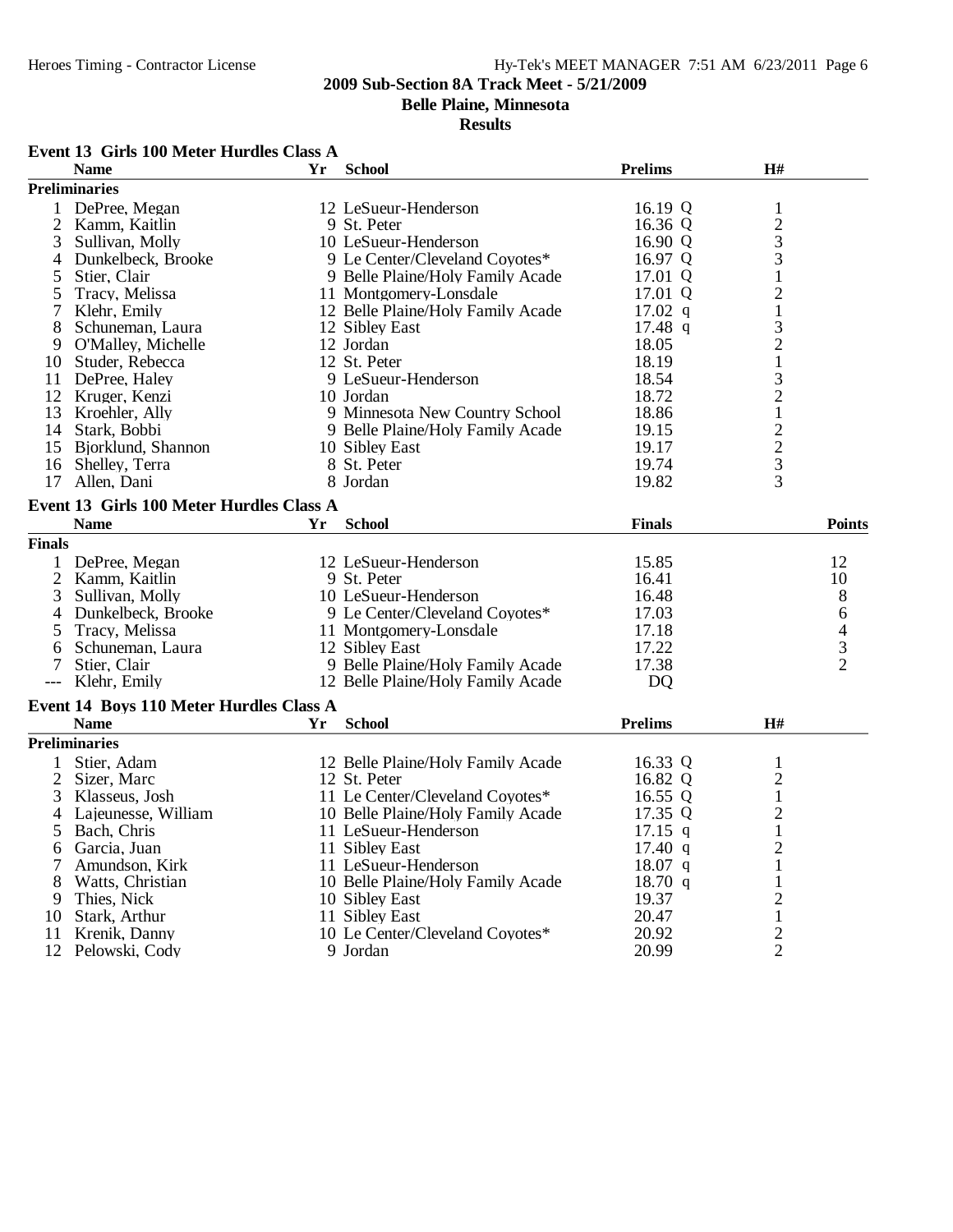**Belle Plaine, Minnesota**

| <b>School</b><br><b>Finals</b><br><b>Points</b><br><b>Name</b><br>Yr<br><b>Finals</b><br>Stier, Adam<br>12 Belle Plaine/Holy Family Acade<br>15.65<br>12<br>1<br>2<br>10<br>Klasseus, Josh<br>11 Le Center/Cleveland Coyotes*<br>16.15<br>8<br>Bach, Chris<br>11 LeSueur-Henderson<br>16.70<br>3<br>6<br>Garcia, Juan<br>11 Sibley East<br>17.52<br>4<br>4<br>Lajeunesse, William<br>10 Belle Plaine/Holy Family Acade<br>17.72<br>5<br>$\frac{3}{2}$<br>17.97<br>Amundson, Kirk<br>11 LeSueur-Henderson<br>6<br>Watts, Christian<br>18.20<br>10 Belle Plaine/Holy Family Acade<br>Sizer, Marc<br>23.15<br>8<br>12 St. Peter<br>Event 17 Girls 4x100 Meter Relay Class A<br><b>Team</b><br><b>Relay</b><br><b>Finals</b><br><b>Points</b><br><b>Finals</b><br>12<br>1 Belle Plaine/Holy Family Acade<br>51.12<br>A<br>1) Fogarty, Chelsea 12<br>3) Read, Jamie 8<br>2) Read, Katie 11<br>4) Hartman, Alex 10<br>2 LeSueur-Henderson<br>52.91<br>10<br>A<br>2) Thomas, Gabby 8<br>3) Stockwell, Marissa 9<br>4) Schmidt, Anna 12<br>1) DePree, Megan 12<br>8<br>52.97<br>3 Le Center/Cleveland Coyotes*<br>A<br>2) Dunkelbeck, Brooke 9<br>1) Pechmann, Kim 12<br>3) Frederick, Jenny 10<br>4) McCabe, Vanessa 10<br>4 Jordan<br>55.81<br>A<br>6<br>1) Anderson, Alexis 12<br>2) Clark, Emily 11<br>3) Hovland, Katie 10<br>4) Dietel, Jenna 9<br>St. Peter<br>56.33<br>А<br>4<br>5<br>2) Delestre, Maria 12<br>1) Knight, Molly 12<br>3) Hoehn, Amanda 12<br>4) Johnson-Groh, Mara 12<br>6 Montgomery-Lonsdale<br>56.39<br>3<br>A<br>1) McCrady, Annie 7<br>2) Pieper, Maria 11<br>3) Kubes, Cassy 10<br>4) Korbel, Diann 12<br>Event 18 Boys 4x100 Meter Relay Class A<br><b>Team</b><br><b>Relay</b><br><b>Finals</b><br><b>Points</b><br><b>Finals</b><br>St. Peter<br>44.97<br>12<br>1<br>A<br>2<br>LeSueur-Henderson<br>46.37<br>10<br>A<br>8<br>3<br>Jordan<br>47.42<br>A<br><b>Sibley East</b><br>47.47<br>6<br>4<br>A<br>48.71<br>Belle Plaine/Holy Family Acade<br>A<br>4<br>5<br>1) Kern, Charlie 11<br>3) Wright, Devon 12<br>2) Long, Kevin 12<br>4) Watts, Taylor 12<br>6 Le Center/Cleveland Coyotes*<br>3<br>A<br>49.77<br>Event 19 Girls 4x200 Meter Relay Class A<br><b>Team</b><br><b>Finals</b><br><b>Points</b><br><b>Relay</b><br><b>Finals</b><br>12<br>1 Belle Plaine/Holy Family Acade<br>1:47.90<br>A<br>2) Hartman, Alex 10<br>1) Borchardt, Celeste 9<br>3) Klehr, Emily 12<br>4) Fogarty, Chelsea 12<br>2 Montgomery-Lonsdale<br>10<br>1:50.70<br>A<br>2) McCrady, Claire 8<br>1) Tulloch, Kareena 12<br>3) Tracy, Melissa 11<br>4) Grundhoffer, Tessa 9<br>8<br>3 LeSueur-Henderson<br>1:52.40<br>A<br>1) DePree, Megan 12<br>2) Thomas, Gabby 8<br>3) Zeiher, Megan 10<br>4) Stockwell, Marissa 9<br>4 Sibley East<br>1:57.25<br>A<br>6<br>1) Evans, Erin 11<br>3) Martens, Ashley 12<br>2) Eibs, Jessica 9<br>4) Bjorklund, Shannon 10<br>St. Peter<br>1:58.42<br>4<br>5<br>A<br>1) Evans, Chelsea 12<br>2) Annexstad, Marie 9<br>3) Hoehn, Amanda 12<br>4) Bachman, Chloe 7 | Event 14 Boys 110 Meter Hurdles Class A |  |  |  |
|-------------------------------------------------------------------------------------------------------------------------------------------------------------------------------------------------------------------------------------------------------------------------------------------------------------------------------------------------------------------------------------------------------------------------------------------------------------------------------------------------------------------------------------------------------------------------------------------------------------------------------------------------------------------------------------------------------------------------------------------------------------------------------------------------------------------------------------------------------------------------------------------------------------------------------------------------------------------------------------------------------------------------------------------------------------------------------------------------------------------------------------------------------------------------------------------------------------------------------------------------------------------------------------------------------------------------------------------------------------------------------------------------------------------------------------------------------------------------------------------------------------------------------------------------------------------------------------------------------------------------------------------------------------------------------------------------------------------------------------------------------------------------------------------------------------------------------------------------------------------------------------------------------------------------------------------------------------------------------------------------------------------------------------------------------------------------------------------------------------------------------------------------------------------------------------------------------------------------------------------------------------------------------------------------------------------------------------------------------------------------------------------------------------------------------------------------------------------------------------------------------------------------------------------------------------------------------------------------------------------------------------------------------------------------------------------------------------------------------------------------------------------------------------------------------------------------------------------------------------------------------------------------------------------------------------------------------------------------------------------------------------|-----------------------------------------|--|--|--|
|                                                                                                                                                                                                                                                                                                                                                                                                                                                                                                                                                                                                                                                                                                                                                                                                                                                                                                                                                                                                                                                                                                                                                                                                                                                                                                                                                                                                                                                                                                                                                                                                                                                                                                                                                                                                                                                                                                                                                                                                                                                                                                                                                                                                                                                                                                                                                                                                                                                                                                                                                                                                                                                                                                                                                                                                                                                                                                                                                                                                             |                                         |  |  |  |
|                                                                                                                                                                                                                                                                                                                                                                                                                                                                                                                                                                                                                                                                                                                                                                                                                                                                                                                                                                                                                                                                                                                                                                                                                                                                                                                                                                                                                                                                                                                                                                                                                                                                                                                                                                                                                                                                                                                                                                                                                                                                                                                                                                                                                                                                                                                                                                                                                                                                                                                                                                                                                                                                                                                                                                                                                                                                                                                                                                                                             |                                         |  |  |  |
|                                                                                                                                                                                                                                                                                                                                                                                                                                                                                                                                                                                                                                                                                                                                                                                                                                                                                                                                                                                                                                                                                                                                                                                                                                                                                                                                                                                                                                                                                                                                                                                                                                                                                                                                                                                                                                                                                                                                                                                                                                                                                                                                                                                                                                                                                                                                                                                                                                                                                                                                                                                                                                                                                                                                                                                                                                                                                                                                                                                                             |                                         |  |  |  |
|                                                                                                                                                                                                                                                                                                                                                                                                                                                                                                                                                                                                                                                                                                                                                                                                                                                                                                                                                                                                                                                                                                                                                                                                                                                                                                                                                                                                                                                                                                                                                                                                                                                                                                                                                                                                                                                                                                                                                                                                                                                                                                                                                                                                                                                                                                                                                                                                                                                                                                                                                                                                                                                                                                                                                                                                                                                                                                                                                                                                             |                                         |  |  |  |
|                                                                                                                                                                                                                                                                                                                                                                                                                                                                                                                                                                                                                                                                                                                                                                                                                                                                                                                                                                                                                                                                                                                                                                                                                                                                                                                                                                                                                                                                                                                                                                                                                                                                                                                                                                                                                                                                                                                                                                                                                                                                                                                                                                                                                                                                                                                                                                                                                                                                                                                                                                                                                                                                                                                                                                                                                                                                                                                                                                                                             |                                         |  |  |  |
|                                                                                                                                                                                                                                                                                                                                                                                                                                                                                                                                                                                                                                                                                                                                                                                                                                                                                                                                                                                                                                                                                                                                                                                                                                                                                                                                                                                                                                                                                                                                                                                                                                                                                                                                                                                                                                                                                                                                                                                                                                                                                                                                                                                                                                                                                                                                                                                                                                                                                                                                                                                                                                                                                                                                                                                                                                                                                                                                                                                                             |                                         |  |  |  |
|                                                                                                                                                                                                                                                                                                                                                                                                                                                                                                                                                                                                                                                                                                                                                                                                                                                                                                                                                                                                                                                                                                                                                                                                                                                                                                                                                                                                                                                                                                                                                                                                                                                                                                                                                                                                                                                                                                                                                                                                                                                                                                                                                                                                                                                                                                                                                                                                                                                                                                                                                                                                                                                                                                                                                                                                                                                                                                                                                                                                             |                                         |  |  |  |
|                                                                                                                                                                                                                                                                                                                                                                                                                                                                                                                                                                                                                                                                                                                                                                                                                                                                                                                                                                                                                                                                                                                                                                                                                                                                                                                                                                                                                                                                                                                                                                                                                                                                                                                                                                                                                                                                                                                                                                                                                                                                                                                                                                                                                                                                                                                                                                                                                                                                                                                                                                                                                                                                                                                                                                                                                                                                                                                                                                                                             |                                         |  |  |  |
|                                                                                                                                                                                                                                                                                                                                                                                                                                                                                                                                                                                                                                                                                                                                                                                                                                                                                                                                                                                                                                                                                                                                                                                                                                                                                                                                                                                                                                                                                                                                                                                                                                                                                                                                                                                                                                                                                                                                                                                                                                                                                                                                                                                                                                                                                                                                                                                                                                                                                                                                                                                                                                                                                                                                                                                                                                                                                                                                                                                                             |                                         |  |  |  |
|                                                                                                                                                                                                                                                                                                                                                                                                                                                                                                                                                                                                                                                                                                                                                                                                                                                                                                                                                                                                                                                                                                                                                                                                                                                                                                                                                                                                                                                                                                                                                                                                                                                                                                                                                                                                                                                                                                                                                                                                                                                                                                                                                                                                                                                                                                                                                                                                                                                                                                                                                                                                                                                                                                                                                                                                                                                                                                                                                                                                             |                                         |  |  |  |
|                                                                                                                                                                                                                                                                                                                                                                                                                                                                                                                                                                                                                                                                                                                                                                                                                                                                                                                                                                                                                                                                                                                                                                                                                                                                                                                                                                                                                                                                                                                                                                                                                                                                                                                                                                                                                                                                                                                                                                                                                                                                                                                                                                                                                                                                                                                                                                                                                                                                                                                                                                                                                                                                                                                                                                                                                                                                                                                                                                                                             |                                         |  |  |  |
|                                                                                                                                                                                                                                                                                                                                                                                                                                                                                                                                                                                                                                                                                                                                                                                                                                                                                                                                                                                                                                                                                                                                                                                                                                                                                                                                                                                                                                                                                                                                                                                                                                                                                                                                                                                                                                                                                                                                                                                                                                                                                                                                                                                                                                                                                                                                                                                                                                                                                                                                                                                                                                                                                                                                                                                                                                                                                                                                                                                                             |                                         |  |  |  |
|                                                                                                                                                                                                                                                                                                                                                                                                                                                                                                                                                                                                                                                                                                                                                                                                                                                                                                                                                                                                                                                                                                                                                                                                                                                                                                                                                                                                                                                                                                                                                                                                                                                                                                                                                                                                                                                                                                                                                                                                                                                                                                                                                                                                                                                                                                                                                                                                                                                                                                                                                                                                                                                                                                                                                                                                                                                                                                                                                                                                             |                                         |  |  |  |
|                                                                                                                                                                                                                                                                                                                                                                                                                                                                                                                                                                                                                                                                                                                                                                                                                                                                                                                                                                                                                                                                                                                                                                                                                                                                                                                                                                                                                                                                                                                                                                                                                                                                                                                                                                                                                                                                                                                                                                                                                                                                                                                                                                                                                                                                                                                                                                                                                                                                                                                                                                                                                                                                                                                                                                                                                                                                                                                                                                                                             |                                         |  |  |  |
|                                                                                                                                                                                                                                                                                                                                                                                                                                                                                                                                                                                                                                                                                                                                                                                                                                                                                                                                                                                                                                                                                                                                                                                                                                                                                                                                                                                                                                                                                                                                                                                                                                                                                                                                                                                                                                                                                                                                                                                                                                                                                                                                                                                                                                                                                                                                                                                                                                                                                                                                                                                                                                                                                                                                                                                                                                                                                                                                                                                                             |                                         |  |  |  |
|                                                                                                                                                                                                                                                                                                                                                                                                                                                                                                                                                                                                                                                                                                                                                                                                                                                                                                                                                                                                                                                                                                                                                                                                                                                                                                                                                                                                                                                                                                                                                                                                                                                                                                                                                                                                                                                                                                                                                                                                                                                                                                                                                                                                                                                                                                                                                                                                                                                                                                                                                                                                                                                                                                                                                                                                                                                                                                                                                                                                             |                                         |  |  |  |
|                                                                                                                                                                                                                                                                                                                                                                                                                                                                                                                                                                                                                                                                                                                                                                                                                                                                                                                                                                                                                                                                                                                                                                                                                                                                                                                                                                                                                                                                                                                                                                                                                                                                                                                                                                                                                                                                                                                                                                                                                                                                                                                                                                                                                                                                                                                                                                                                                                                                                                                                                                                                                                                                                                                                                                                                                                                                                                                                                                                                             |                                         |  |  |  |
|                                                                                                                                                                                                                                                                                                                                                                                                                                                                                                                                                                                                                                                                                                                                                                                                                                                                                                                                                                                                                                                                                                                                                                                                                                                                                                                                                                                                                                                                                                                                                                                                                                                                                                                                                                                                                                                                                                                                                                                                                                                                                                                                                                                                                                                                                                                                                                                                                                                                                                                                                                                                                                                                                                                                                                                                                                                                                                                                                                                                             |                                         |  |  |  |
|                                                                                                                                                                                                                                                                                                                                                                                                                                                                                                                                                                                                                                                                                                                                                                                                                                                                                                                                                                                                                                                                                                                                                                                                                                                                                                                                                                                                                                                                                                                                                                                                                                                                                                                                                                                                                                                                                                                                                                                                                                                                                                                                                                                                                                                                                                                                                                                                                                                                                                                                                                                                                                                                                                                                                                                                                                                                                                                                                                                                             |                                         |  |  |  |
|                                                                                                                                                                                                                                                                                                                                                                                                                                                                                                                                                                                                                                                                                                                                                                                                                                                                                                                                                                                                                                                                                                                                                                                                                                                                                                                                                                                                                                                                                                                                                                                                                                                                                                                                                                                                                                                                                                                                                                                                                                                                                                                                                                                                                                                                                                                                                                                                                                                                                                                                                                                                                                                                                                                                                                                                                                                                                                                                                                                                             |                                         |  |  |  |
|                                                                                                                                                                                                                                                                                                                                                                                                                                                                                                                                                                                                                                                                                                                                                                                                                                                                                                                                                                                                                                                                                                                                                                                                                                                                                                                                                                                                                                                                                                                                                                                                                                                                                                                                                                                                                                                                                                                                                                                                                                                                                                                                                                                                                                                                                                                                                                                                                                                                                                                                                                                                                                                                                                                                                                                                                                                                                                                                                                                                             |                                         |  |  |  |
|                                                                                                                                                                                                                                                                                                                                                                                                                                                                                                                                                                                                                                                                                                                                                                                                                                                                                                                                                                                                                                                                                                                                                                                                                                                                                                                                                                                                                                                                                                                                                                                                                                                                                                                                                                                                                                                                                                                                                                                                                                                                                                                                                                                                                                                                                                                                                                                                                                                                                                                                                                                                                                                                                                                                                                                                                                                                                                                                                                                                             |                                         |  |  |  |
|                                                                                                                                                                                                                                                                                                                                                                                                                                                                                                                                                                                                                                                                                                                                                                                                                                                                                                                                                                                                                                                                                                                                                                                                                                                                                                                                                                                                                                                                                                                                                                                                                                                                                                                                                                                                                                                                                                                                                                                                                                                                                                                                                                                                                                                                                                                                                                                                                                                                                                                                                                                                                                                                                                                                                                                                                                                                                                                                                                                                             |                                         |  |  |  |
|                                                                                                                                                                                                                                                                                                                                                                                                                                                                                                                                                                                                                                                                                                                                                                                                                                                                                                                                                                                                                                                                                                                                                                                                                                                                                                                                                                                                                                                                                                                                                                                                                                                                                                                                                                                                                                                                                                                                                                                                                                                                                                                                                                                                                                                                                                                                                                                                                                                                                                                                                                                                                                                                                                                                                                                                                                                                                                                                                                                                             |                                         |  |  |  |
|                                                                                                                                                                                                                                                                                                                                                                                                                                                                                                                                                                                                                                                                                                                                                                                                                                                                                                                                                                                                                                                                                                                                                                                                                                                                                                                                                                                                                                                                                                                                                                                                                                                                                                                                                                                                                                                                                                                                                                                                                                                                                                                                                                                                                                                                                                                                                                                                                                                                                                                                                                                                                                                                                                                                                                                                                                                                                                                                                                                                             |                                         |  |  |  |
|                                                                                                                                                                                                                                                                                                                                                                                                                                                                                                                                                                                                                                                                                                                                                                                                                                                                                                                                                                                                                                                                                                                                                                                                                                                                                                                                                                                                                                                                                                                                                                                                                                                                                                                                                                                                                                                                                                                                                                                                                                                                                                                                                                                                                                                                                                                                                                                                                                                                                                                                                                                                                                                                                                                                                                                                                                                                                                                                                                                                             |                                         |  |  |  |
|                                                                                                                                                                                                                                                                                                                                                                                                                                                                                                                                                                                                                                                                                                                                                                                                                                                                                                                                                                                                                                                                                                                                                                                                                                                                                                                                                                                                                                                                                                                                                                                                                                                                                                                                                                                                                                                                                                                                                                                                                                                                                                                                                                                                                                                                                                                                                                                                                                                                                                                                                                                                                                                                                                                                                                                                                                                                                                                                                                                                             |                                         |  |  |  |
|                                                                                                                                                                                                                                                                                                                                                                                                                                                                                                                                                                                                                                                                                                                                                                                                                                                                                                                                                                                                                                                                                                                                                                                                                                                                                                                                                                                                                                                                                                                                                                                                                                                                                                                                                                                                                                                                                                                                                                                                                                                                                                                                                                                                                                                                                                                                                                                                                                                                                                                                                                                                                                                                                                                                                                                                                                                                                                                                                                                                             |                                         |  |  |  |
|                                                                                                                                                                                                                                                                                                                                                                                                                                                                                                                                                                                                                                                                                                                                                                                                                                                                                                                                                                                                                                                                                                                                                                                                                                                                                                                                                                                                                                                                                                                                                                                                                                                                                                                                                                                                                                                                                                                                                                                                                                                                                                                                                                                                                                                                                                                                                                                                                                                                                                                                                                                                                                                                                                                                                                                                                                                                                                                                                                                                             |                                         |  |  |  |
|                                                                                                                                                                                                                                                                                                                                                                                                                                                                                                                                                                                                                                                                                                                                                                                                                                                                                                                                                                                                                                                                                                                                                                                                                                                                                                                                                                                                                                                                                                                                                                                                                                                                                                                                                                                                                                                                                                                                                                                                                                                                                                                                                                                                                                                                                                                                                                                                                                                                                                                                                                                                                                                                                                                                                                                                                                                                                                                                                                                                             |                                         |  |  |  |
|                                                                                                                                                                                                                                                                                                                                                                                                                                                                                                                                                                                                                                                                                                                                                                                                                                                                                                                                                                                                                                                                                                                                                                                                                                                                                                                                                                                                                                                                                                                                                                                                                                                                                                                                                                                                                                                                                                                                                                                                                                                                                                                                                                                                                                                                                                                                                                                                                                                                                                                                                                                                                                                                                                                                                                                                                                                                                                                                                                                                             |                                         |  |  |  |
|                                                                                                                                                                                                                                                                                                                                                                                                                                                                                                                                                                                                                                                                                                                                                                                                                                                                                                                                                                                                                                                                                                                                                                                                                                                                                                                                                                                                                                                                                                                                                                                                                                                                                                                                                                                                                                                                                                                                                                                                                                                                                                                                                                                                                                                                                                                                                                                                                                                                                                                                                                                                                                                                                                                                                                                                                                                                                                                                                                                                             |                                         |  |  |  |
|                                                                                                                                                                                                                                                                                                                                                                                                                                                                                                                                                                                                                                                                                                                                                                                                                                                                                                                                                                                                                                                                                                                                                                                                                                                                                                                                                                                                                                                                                                                                                                                                                                                                                                                                                                                                                                                                                                                                                                                                                                                                                                                                                                                                                                                                                                                                                                                                                                                                                                                                                                                                                                                                                                                                                                                                                                                                                                                                                                                                             |                                         |  |  |  |
|                                                                                                                                                                                                                                                                                                                                                                                                                                                                                                                                                                                                                                                                                                                                                                                                                                                                                                                                                                                                                                                                                                                                                                                                                                                                                                                                                                                                                                                                                                                                                                                                                                                                                                                                                                                                                                                                                                                                                                                                                                                                                                                                                                                                                                                                                                                                                                                                                                                                                                                                                                                                                                                                                                                                                                                                                                                                                                                                                                                                             |                                         |  |  |  |
|                                                                                                                                                                                                                                                                                                                                                                                                                                                                                                                                                                                                                                                                                                                                                                                                                                                                                                                                                                                                                                                                                                                                                                                                                                                                                                                                                                                                                                                                                                                                                                                                                                                                                                                                                                                                                                                                                                                                                                                                                                                                                                                                                                                                                                                                                                                                                                                                                                                                                                                                                                                                                                                                                                                                                                                                                                                                                                                                                                                                             |                                         |  |  |  |
|                                                                                                                                                                                                                                                                                                                                                                                                                                                                                                                                                                                                                                                                                                                                                                                                                                                                                                                                                                                                                                                                                                                                                                                                                                                                                                                                                                                                                                                                                                                                                                                                                                                                                                                                                                                                                                                                                                                                                                                                                                                                                                                                                                                                                                                                                                                                                                                                                                                                                                                                                                                                                                                                                                                                                                                                                                                                                                                                                                                                             |                                         |  |  |  |
|                                                                                                                                                                                                                                                                                                                                                                                                                                                                                                                                                                                                                                                                                                                                                                                                                                                                                                                                                                                                                                                                                                                                                                                                                                                                                                                                                                                                                                                                                                                                                                                                                                                                                                                                                                                                                                                                                                                                                                                                                                                                                                                                                                                                                                                                                                                                                                                                                                                                                                                                                                                                                                                                                                                                                                                                                                                                                                                                                                                                             |                                         |  |  |  |
|                                                                                                                                                                                                                                                                                                                                                                                                                                                                                                                                                                                                                                                                                                                                                                                                                                                                                                                                                                                                                                                                                                                                                                                                                                                                                                                                                                                                                                                                                                                                                                                                                                                                                                                                                                                                                                                                                                                                                                                                                                                                                                                                                                                                                                                                                                                                                                                                                                                                                                                                                                                                                                                                                                                                                                                                                                                                                                                                                                                                             |                                         |  |  |  |
|                                                                                                                                                                                                                                                                                                                                                                                                                                                                                                                                                                                                                                                                                                                                                                                                                                                                                                                                                                                                                                                                                                                                                                                                                                                                                                                                                                                                                                                                                                                                                                                                                                                                                                                                                                                                                                                                                                                                                                                                                                                                                                                                                                                                                                                                                                                                                                                                                                                                                                                                                                                                                                                                                                                                                                                                                                                                                                                                                                                                             |                                         |  |  |  |
|                                                                                                                                                                                                                                                                                                                                                                                                                                                                                                                                                                                                                                                                                                                                                                                                                                                                                                                                                                                                                                                                                                                                                                                                                                                                                                                                                                                                                                                                                                                                                                                                                                                                                                                                                                                                                                                                                                                                                                                                                                                                                                                                                                                                                                                                                                                                                                                                                                                                                                                                                                                                                                                                                                                                                                                                                                                                                                                                                                                                             |                                         |  |  |  |
|                                                                                                                                                                                                                                                                                                                                                                                                                                                                                                                                                                                                                                                                                                                                                                                                                                                                                                                                                                                                                                                                                                                                                                                                                                                                                                                                                                                                                                                                                                                                                                                                                                                                                                                                                                                                                                                                                                                                                                                                                                                                                                                                                                                                                                                                                                                                                                                                                                                                                                                                                                                                                                                                                                                                                                                                                                                                                                                                                                                                             |                                         |  |  |  |
|                                                                                                                                                                                                                                                                                                                                                                                                                                                                                                                                                                                                                                                                                                                                                                                                                                                                                                                                                                                                                                                                                                                                                                                                                                                                                                                                                                                                                                                                                                                                                                                                                                                                                                                                                                                                                                                                                                                                                                                                                                                                                                                                                                                                                                                                                                                                                                                                                                                                                                                                                                                                                                                                                                                                                                                                                                                                                                                                                                                                             |                                         |  |  |  |
|                                                                                                                                                                                                                                                                                                                                                                                                                                                                                                                                                                                                                                                                                                                                                                                                                                                                                                                                                                                                                                                                                                                                                                                                                                                                                                                                                                                                                                                                                                                                                                                                                                                                                                                                                                                                                                                                                                                                                                                                                                                                                                                                                                                                                                                                                                                                                                                                                                                                                                                                                                                                                                                                                                                                                                                                                                                                                                                                                                                                             |                                         |  |  |  |
|                                                                                                                                                                                                                                                                                                                                                                                                                                                                                                                                                                                                                                                                                                                                                                                                                                                                                                                                                                                                                                                                                                                                                                                                                                                                                                                                                                                                                                                                                                                                                                                                                                                                                                                                                                                                                                                                                                                                                                                                                                                                                                                                                                                                                                                                                                                                                                                                                                                                                                                                                                                                                                                                                                                                                                                                                                                                                                                                                                                                             |                                         |  |  |  |
|                                                                                                                                                                                                                                                                                                                                                                                                                                                                                                                                                                                                                                                                                                                                                                                                                                                                                                                                                                                                                                                                                                                                                                                                                                                                                                                                                                                                                                                                                                                                                                                                                                                                                                                                                                                                                                                                                                                                                                                                                                                                                                                                                                                                                                                                                                                                                                                                                                                                                                                                                                                                                                                                                                                                                                                                                                                                                                                                                                                                             |                                         |  |  |  |
|                                                                                                                                                                                                                                                                                                                                                                                                                                                                                                                                                                                                                                                                                                                                                                                                                                                                                                                                                                                                                                                                                                                                                                                                                                                                                                                                                                                                                                                                                                                                                                                                                                                                                                                                                                                                                                                                                                                                                                                                                                                                                                                                                                                                                                                                                                                                                                                                                                                                                                                                                                                                                                                                                                                                                                                                                                                                                                                                                                                                             |                                         |  |  |  |
|                                                                                                                                                                                                                                                                                                                                                                                                                                                                                                                                                                                                                                                                                                                                                                                                                                                                                                                                                                                                                                                                                                                                                                                                                                                                                                                                                                                                                                                                                                                                                                                                                                                                                                                                                                                                                                                                                                                                                                                                                                                                                                                                                                                                                                                                                                                                                                                                                                                                                                                                                                                                                                                                                                                                                                                                                                                                                                                                                                                                             |                                         |  |  |  |
|                                                                                                                                                                                                                                                                                                                                                                                                                                                                                                                                                                                                                                                                                                                                                                                                                                                                                                                                                                                                                                                                                                                                                                                                                                                                                                                                                                                                                                                                                                                                                                                                                                                                                                                                                                                                                                                                                                                                                                                                                                                                                                                                                                                                                                                                                                                                                                                                                                                                                                                                                                                                                                                                                                                                                                                                                                                                                                                                                                                                             |                                         |  |  |  |
|                                                                                                                                                                                                                                                                                                                                                                                                                                                                                                                                                                                                                                                                                                                                                                                                                                                                                                                                                                                                                                                                                                                                                                                                                                                                                                                                                                                                                                                                                                                                                                                                                                                                                                                                                                                                                                                                                                                                                                                                                                                                                                                                                                                                                                                                                                                                                                                                                                                                                                                                                                                                                                                                                                                                                                                                                                                                                                                                                                                                             |                                         |  |  |  |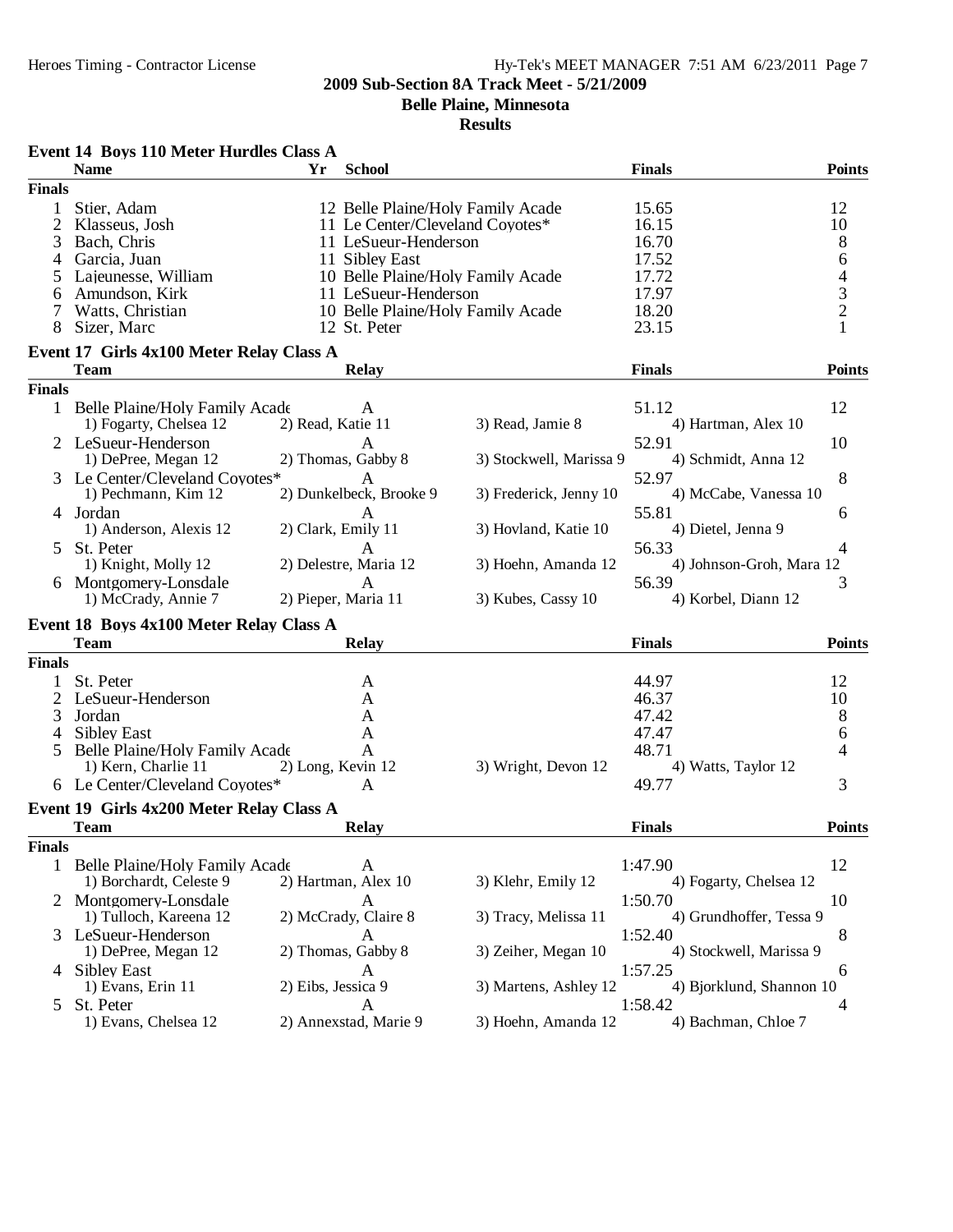# Heroes Timing - Contractor License Hy-Tek's MEET MANAGER 7:51 AM 6/23/2011 Page 8

**2009 Sub-Section 8A Track Meet - 5/21/2009**

**Belle Plaine, Minnesota**

|               | Finals  (Event 19 Girls 4x200 Meter Relay Class A) |    |                                   |                           |               |                      |                                            |
|---------------|----------------------------------------------------|----|-----------------------------------|---------------------------|---------------|----------------------|--------------------------------------------|
|               | <b>Team</b>                                        |    | <b>Relay</b>                      |                           | <b>Finals</b> |                      | <b>Points</b>                              |
|               | 6 Le Center/Cleveland Coyotes*                     |    | $\mathbf{A}$                      |                           | 1:59.21       |                      | 3                                          |
|               | 1) McCabe, Vanessa 10                              |    | 2) Pechmann, Kim 12               | 3) Gray, Alli 8           |               | 4) Steffan, Megan 8  |                                            |
|               | 7 Jordan                                           |    | A                                 |                           | 2:06.13       |                      | $\overline{c}$                             |
|               | 1) Asper, Sam 12                                   |    | 2) Brox, Jessica 10               | 3) Graham, Sarah 10       |               | 4) Thom, Reinah 9    |                                            |
|               | Event 20 Boys 4x200 Meter Relay Class A            |    |                                   |                           |               |                      |                                            |
|               | <b>Team</b>                                        |    | <b>Relay</b>                      |                           | <b>Finals</b> |                      | <b>Points</b>                              |
| <b>Finals</b> |                                                    |    |                                   |                           |               |                      |                                            |
|               | 1 LeSueur-Henderson                                |    | A                                 |                           | 1:35.25       |                      | 12                                         |
| 2             | Belle Plaine/Holy Family Acade                     |    | $\mathbf{A}$                      |                           | 1:36.84       |                      | 10                                         |
|               | 1) Wolke, Kyle 10                                  |    | 2) Long, Kevin 12                 | 3) Lajeunesse, William 10 |               | 4) Gregory, Darin 11 |                                            |
|               | <b>Sibley East</b>                                 |    | A                                 |                           | 1:37.64       |                      | 8                                          |
| 4             | Montgomery-Lonsdale                                |    | A                                 |                           | 1:42.96       |                      | 6                                          |
| 5             | St. Peter                                          |    | A                                 |                           | 1:43.09       |                      | $rac{4}{3}$                                |
| 6             | Le Center/Cleveland Coyotes*                       |    | A                                 |                           | 1:45.56       |                      |                                            |
| 7             | Jordan                                             |    | A                                 |                           | 1:49.20       |                      | $\overline{2}$                             |
|               | Event 25 Girls High Jump Class A                   |    |                                   |                           |               |                      |                                            |
|               | <b>Name</b>                                        | Yr | <b>School</b>                     |                           | <b>Finals</b> |                      | <b>Points</b>                              |
| <b>Finals</b> |                                                    |    |                                   |                           |               |                      |                                            |
| 1             | Dirks, Sydney                                      |    | 9 St. Peter                       |                           | J4-10.00      |                      | 11                                         |
| 1             | Larson, Danielle                                   |    | 10 St. Peter                      |                           | J4-10.00      |                      | 11                                         |
| 3             | Stier, Clair                                       |    | 9 Belle Plaine/Holy Family Acade  |                           | J4-10.00      |                      | 8                                          |
| 4             | Tulloch, Kareena                                   |    | 12 Montgomery-Lonsdale            |                           | J4-10.00      |                      | 6                                          |
| 5             | Evans, Chelsea                                     |    | 12 St. Peter                      |                           | J4-08.00      |                      |                                            |
| 6             | Zeiher, Megan                                      |    | 10 LeSueur-Henderson              |                           | J4-08.00      |                      | $\begin{array}{c} 4 \\ 3 \\ 2 \end{array}$ |
|               | Hartman, Ashley                                    |    | 12 Jordan                         |                           | J4-06.00      |                      |                                            |
| 8             | McBride, Caitie                                    |    | 11 Jordan                         |                           | J4-06.00      |                      | .50                                        |
| 8             | Hron, Danielle                                     |    | 11 Belle Plaine/Holy Family Acade |                           | J4-06.00      |                      | .50                                        |
|               | 10 Olson, Jeanette                                 |    | 10 Jordan                         |                           | 4-04.00       |                      |                                            |
| 11            | Skluzacek, Makayla                                 |    | 10 LeSueur-Henderson              |                           | $4 - 02.00$   |                      |                                            |
| 11            | Zeiher, Amber                                      |    | 9 LeSueur-Henderson               |                           | $4 - 02.00$   |                      |                                            |
| 13            | Bennett, Megan                                     |    | 9 Sibley East                     |                           | $4 - 00.00$   |                      |                                            |
|               | Event 26 Boys High Jump Class A                    |    |                                   |                           |               |                      |                                            |
|               | <b>Name</b>                                        | Yr | <b>School</b>                     |                           | <b>Finals</b> |                      | <b>Points</b>                              |
| <b>Finals</b> |                                                    |    |                                   |                           |               |                      |                                            |
|               |                                                    |    | 12 LeSueur-Henderson              |                           | $J6-03.00$    |                      |                                            |
| 2             | Van Dorpe, Jared<br>Wagner, Kevin                  |    | 9 Le Center/Cleveland Coyotes*    |                           | J5-08.00      |                      | 12<br>9                                    |
| 2             | Strey, Matthew                                     |    | 11 St. Peter                      |                           | J5-08.00      |                      | 9                                          |
| 4             | Schultz, Michael                                   |    | 12 Sibley East                    |                           | J5-06.00      |                      | 6                                          |
|               | Amundson, Kirk                                     |    | 11 LeSueur-Henderson              |                           | J5-06.00      |                      | $\overline{4}$                             |
| 5<br>6        | Bach, Chris                                        |    | 11 LeSueur-Henderson              |                           | J5-04.00      |                      | 3                                          |
| 7             | Bushell, Charlie                                   |    | 12 St. Peter                      |                           | J5-04.00      |                      | $\overline{2}$                             |
| 8             | McCabe, Cole                                       |    | 9 Le Center/Cleveland Coyotes*    |                           | J5-02.00      |                      | .33                                        |
| 8             | Bauleke, Cody                                      |    | 11 Le Center/Cleveland Coyotes*   |                           | J5-02.00      |                      | .33                                        |
| 8             | Brown, Tom                                         |    | 9 St. Peter                       |                           | $J5-02.00$    |                      | .33                                        |
| 11            | Watts, Taylor                                      |    | 12 Belle Plaine/Holy Family Acade |                           | J5-02.00      |                      |                                            |
| ---           | Storely, Jack                                      |    | Jordan                            |                           | <b>NH</b>     |                      |                                            |
|               | Kiewatt, TJ                                        |    | 12 Belle Plaine/Holy Family Acade |                           | <b>NH</b>     |                      |                                            |
|               | Pelowski, Cody                                     |    | 9 Jordan                          |                           | NH            |                      |                                            |
|               |                                                    |    |                                   |                           |               |                      |                                            |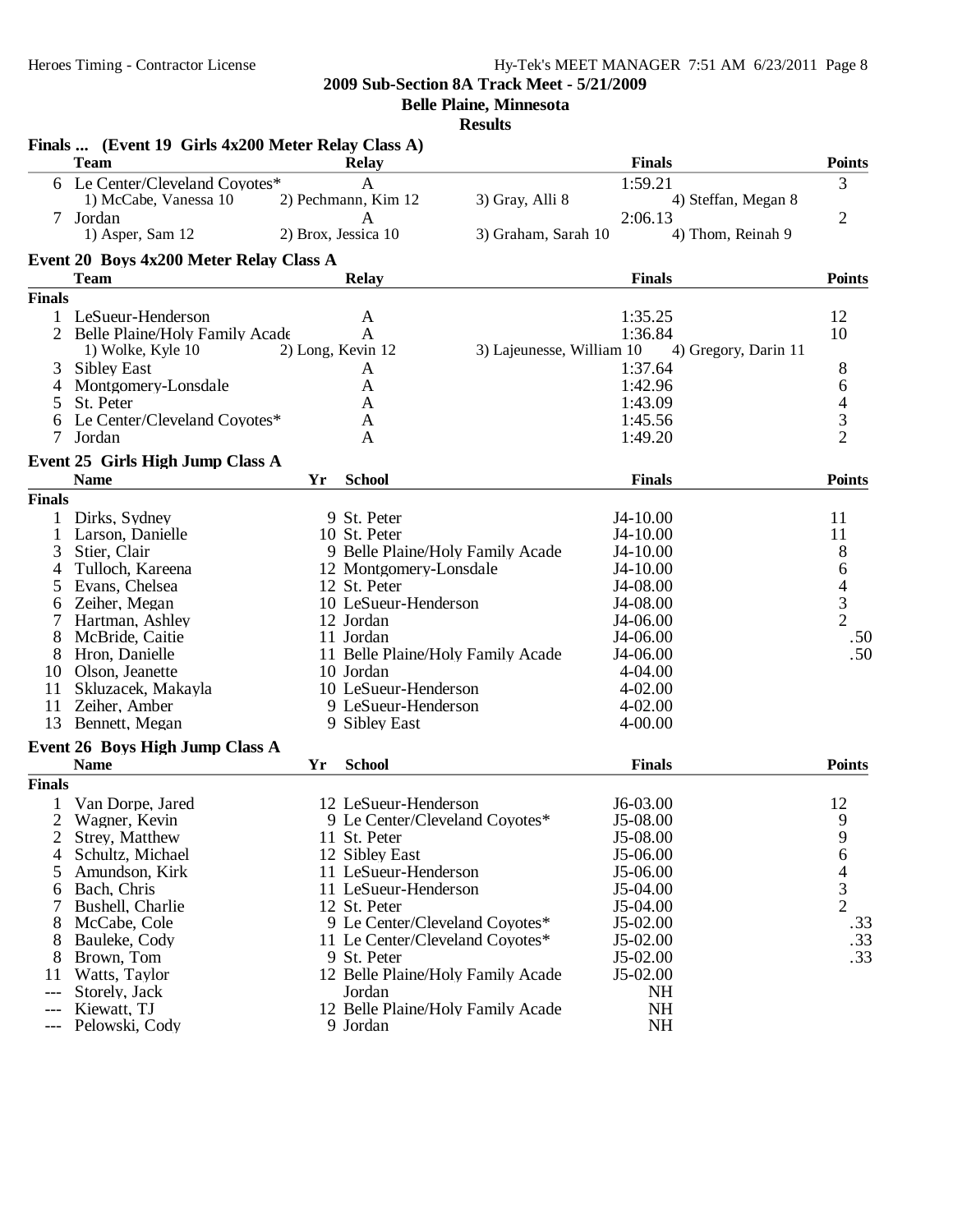**Belle Plaine, Minnesota**

#### **Results**

# **Event 27 Girls Pole Vault Class A**

|                | <b>Name</b>                             | Yr | <b>School</b>                     | <b>Finals</b>  | <b>Points</b>                              |
|----------------|-----------------------------------------|----|-----------------------------------|----------------|--------------------------------------------|
| <b>Finals</b>  |                                         |    |                                   |                |                                            |
| 1              | Schuneman, Laura                        |    | 12 Sibley East                    | J10-06.00      | 12                                         |
| $\overline{2}$ | McCrady, Allistair                      |    | 10 Montgomery-Lonsdale            | J9-03.00       | 10                                         |
| 3              | Kubes, Cassy                            |    | 10 Montgomery-Lonsdale            | J9-00.00       | 8                                          |
| 4              | Malecha, Hannah                         |    | 9 Montgomery-Lonsdale             | J8-06.00       | 6                                          |
| 5              | Johnson-Groh, Mara                      |    | 12 St. Peter                      | J8-03.00       |                                            |
| 6              | Lamb, Brittani                          |    | 11 St. Peter                      | J7-06.00       |                                            |
| 7              | Annexstad, Marie                        |    | 9 St. Peter                       | J7-06.00       | $\begin{array}{c} 4 \\ 3 \\ 2 \end{array}$ |
| 8              | Read, Katie                             |    | 11 Belle Plaine/Holy Family Acade | J7-06.00       | $\mathbf{1}$                               |
| 9              | Savage, Maureen                         |    | 11 LeSueur-Henderson              | J7-06.00       |                                            |
| 10             | Hron, Danielle                          |    | 11 Belle Plaine/Holy Family Acade | 7-00.00        |                                            |
| 10             | Lawson, Molly                           |    | 11 Belle Plaine/Holy Family Acade | 7-00.00        |                                            |
| 10             | Sullivan, Molly                         |    | 10 LeSueur-Henderson              | 7-00.00        |                                            |
| 13             | Kaiser, Nicole                          |    | 11 LeSueur-Henderson              | J7-00.00       |                                            |
| 14             | Weiscamp, Makena                        |    | 7 Jordan                          | 6-06.00        |                                            |
|                |                                         |    |                                   |                |                                            |
|                | <b>Event 28 Boys Pole Vault Class A</b> |    |                                   |                |                                            |
|                | <b>Name</b>                             | Yr | <b>School</b>                     | <b>Finals</b>  | <b>Points</b>                              |
| <b>Finals</b>  |                                         |    |                                   |                |                                            |
| 1              | Wright, Devon                           |    | 12 Belle Plaine/Holy Family Acade | J11-03.00      | 12                                         |
| $\overline{2}$ | Smith, Eric                             |    | 11 LeSueur-Henderson              | J11-02.00      | 10                                         |
| 3              | Walsh, Marty                            |    | 10 Belle Plaine/Holy Family Acade | J11-00.00      | 8                                          |
| 4              | Weiers, Sam                             |    | 12 LeSueur-Henderson              | J10-06.00      | 6                                          |
| 5              | Hazzard, Chris                          |    | 9 Belle Plaine/Holy Family Acade  | J10-00.00      |                                            |
| 6              | Kroyer, Alan                            |    | 12 LeSueur-Henderson              | J10-00.00      | $\begin{array}{c} 4 \\ 3 \\ 2 \end{array}$ |
| 7              | DeWeese, Jake                           |    | 9 Jordan                          | J10-00.00      |                                            |
| 8              | Miester, Brady                          |    | 11 Montgomery-Lonsdale            | J9-06.00       | $\mathbf{1}$                               |
| 9              | Lilienthal, Kevin                       |    | 12 Sibley East                    | $9 - 00.00$    |                                            |
| 10             | Vest, Lee                               |    | 9 Jordan                          | 8-06.00        |                                            |
| 10             | Fogarty, Gabe                           |    | 9 Jordan                          | 8-06.00        |                                            |
| 12             | Morgan, Jordan                          |    | 9 St. Peter                       | 8-00.00        |                                            |
| 12             | Wagner, Kevin                           |    | 9 Le Center/Cleveland Coyotes*    | 8-00.00        |                                            |
| $---$          | Juell, Cody                             |    | 10 St. Peter                      | <b>NH</b>      |                                            |
| ---            | McCabe, Cole                            |    | 9 Le Center/Cleveland Coyotes*    | <b>NH</b>      |                                            |
|                | Event 29 Girls Long Jump Class A        |    |                                   |                |                                            |
|                | <b>Name</b>                             | Yr | <b>School</b>                     | <b>Prelims</b> |                                            |
|                | <b>Preliminaries</b>                    |    |                                   |                |                                            |
| 1              | Borchardt, Celeste                      |    | 9 Belle Plaine/Holy Family Acade  | 16-08.00 $q$   |                                            |
| $\overline{2}$ | Stockwell, Marissa                      |    | 9 LeSueur-Henderson               | $16-06.50$ q   |                                            |
| 3              | Evans, Chelsea                          |    | 12 St. Peter                      | $15-05.00$ q   |                                            |
| 4              | Fricke, Audrey                          |    | 10 Jordan                         | $15-04.00$ q   |                                            |
| 5              | Klehr, Emily                            |    | 12 Belle Plaine/Holy Family Acade | $15-03.00$ q   |                                            |
|                | Moriarty, Erin                          |    | 12 Belle Plaine/Holy Family Acade | $15-00.00$ q   |                                            |
| 6<br>7         | McCabe, Vanessa                         |    | 10 Le Center/Cleveland Coyotes*   | 14-10.00 $q$   |                                            |
|                | DePree, Megan                           |    | 12 LeSueur-Henderson              | $14-09.00$ q   |                                            |
| 8<br>9         | Grundhoffer, Tessa                      |    | 9 Montgomery-Lonsdale             | 14-05.00       |                                            |
| 10             | Dietel, Jenna                           |    | 9 Jordan                          | 14-02.25       |                                            |
| 11             | Syzka, Nicole                           |    | Jordan                            | 13-08.50       |                                            |
|                |                                         |    |                                   |                |                                            |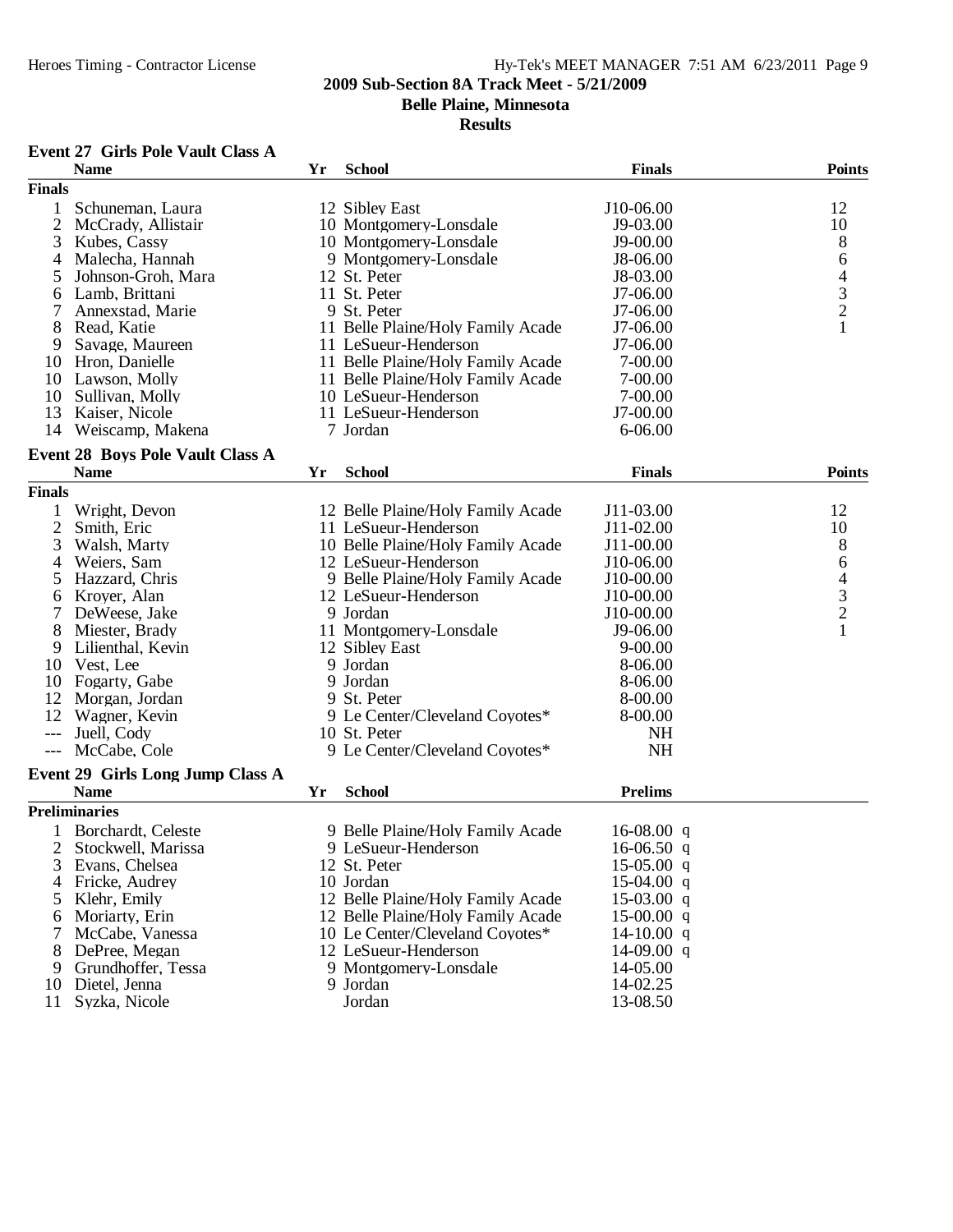**Belle Plaine, Minnesota**

|                | Preliminaries  (Event 29 Girls Long Jump Class A) |    |                                   |                |                                                 |
|----------------|---------------------------------------------------|----|-----------------------------------|----------------|-------------------------------------------------|
|                | <b>Name</b>                                       | Yr | <b>School</b>                     | <b>Prelims</b> |                                                 |
| 12             | Stasney, Katelyn                                  |    | 7 Montgomery-Lonsdale             | 13-08.00       |                                                 |
| 13             | Johnson-Groh, Mara                                |    | 12 St. Peter                      | 13-02.00       |                                                 |
|                | 14 Putz, Julia                                    |    | 10 St. Peter                      | 13-01.50       |                                                 |
| 15             | White, Jenna                                      |    | 9 Sibley East                     | 13-00.00       |                                                 |
|                | 16 Pechmann, Kim                                  |    | 12 Le Center/Cleveland Coyotes*   | 12-10.00       |                                                 |
| $---$          | Krekelberg, Emily                                 |    | 12 LeSueur-Henderson              | <b>ND</b>      |                                                 |
|                | Event 29 Girls Long Jump Class A                  |    |                                   |                |                                                 |
|                | <b>Name</b>                                       | Yr | <b>School</b>                     | <b>Finals</b>  | <b>Points</b>                                   |
| <b>Finals</b>  |                                                   |    |                                   |                |                                                 |
|                | 1 Borchardt, Celeste                              |    | 9 Belle Plaine/Holy Family Acade  | 16-11.25       | 12                                              |
| $\overline{c}$ | Stockwell, Marissa                                |    | 9 LeSueur-Henderson               | 16-10.00       | 10                                              |
| 3              | Klehr, Emily                                      |    | 12 Belle Plaine/Holy Family Acade | 16-05.00       | $\boldsymbol{8}$                                |
| 4              | Fricke, Audrey                                    |    | 10 Jordan                         | 16-02.00       | 6                                               |
| 5              | Evans, Chelsea                                    |    | 12 St. Peter                      | 15-05.00       |                                                 |
| 6              | Moriarty, Erin                                    |    | 12 Belle Plaine/Holy Family Acade | 15-01.00       | $\begin{array}{c} 4 \\ 3 \\ 2 \\ 1 \end{array}$ |
|                | DePree, Megan                                     |    | 12 LeSueur-Henderson              | 14-11.50       |                                                 |
| 8              | McCabe, Vanessa                                   |    | 10 Le Center/Cleveland Coyotes*   | 14-09.00       |                                                 |
|                | <b>Event 30 Boys Long Jump Class A</b>            |    |                                   |                |                                                 |
|                | <b>Name</b>                                       | Yr | <b>School</b>                     | <b>Prelims</b> |                                                 |
|                | <b>Preliminaries</b>                              |    |                                   |                |                                                 |
| 1              | Van Dorpe, Jared                                  |    | 12 LeSueur-Henderson              | $20-04.00$ q   |                                                 |
| $\overline{2}$ | Gregory, Darin                                    |    | 11 Belle Plaine/Holy Family Acade | 19-11.00 $q$   |                                                 |
| 3              | Strey, Matthew                                    |    | 11 St. Peter                      | $19-02.50$ q   |                                                 |
| 4              | Haack, Nate                                       |    | 12 St. Peter                      | $18-10.50$ q   |                                                 |
| 5              | Kirby, Collin                                     |    | 12 LeSueur-Henderson              | $18-08.50$ q   |                                                 |
| 6              | Mellema, Jacob                                    |    | 10 St. Peter                      | $18-08.00$ q   |                                                 |
| 7              | Wagner, Kevin                                     |    | 9 Le Center/Cleveland Coyotes*    | $18-07.00$ q   |                                                 |
| 8              | Vlasak, Ben                                       |    | 10 Montgomery-Lonsdale            | 18-05.50 q     |                                                 |
| 9              | Dose, Kyle                                        |    | 10 LeSueur-Henderson              | 18-04.00       |                                                 |
| 10             | Braith, Dillon                                    |    | 9 Montgomery-Lonsdale             | 18-01.50       |                                                 |
| 11             | Thies, Nick                                       |    | 10 Sibley East                    | 17-04.50       |                                                 |
| 12             | Vega, Nick                                        |    | 12 Montgomery-Lonsdale            | 17-02.50       |                                                 |
| 13             | Luskey, Justin                                    |    | 11 Sibley East                    | 17-01.00       |                                                 |
|                | 14 Mantilla, Pietro                               |    | 12 Sibley East                    | 16-02.00       |                                                 |
| 14             | Dvorak, Scott                                     |    | 10 Jordan                         | 16-02.00       |                                                 |
| 16             | Ludvik, Adam                                      |    | 9 Belle Plaine/Holy Family Acade  | 16-01.50       |                                                 |
| 17             | Epps, Trent                                       |    | 10 Jordan                         | 15-10.50       |                                                 |
|                | 18 Stemig, Jacob                                  |    | 9 Jordan                          | 13-03.50       |                                                 |
|                | Event 30 Boys Long Jump Class A                   |    |                                   |                |                                                 |
|                | <b>Name</b>                                       | Yr | <b>School</b>                     | <b>Finals</b>  | <b>Points</b>                                   |
| <b>Finals</b>  |                                                   |    |                                   |                |                                                 |
| 1              | Van Dorpe, Jared                                  |    | 12 LeSueur-Henderson              | 20-04.50       | 12                                              |
| 2              | Gregory, Darin                                    |    | 11 Belle Plaine/Holy Family Acade | 19-11.00       | 10                                              |
| 3              | Strey, Matthew                                    |    | 11 St. Peter                      | 19-05.00       | 8                                               |
| 4              | Kirby, Collin                                     |    | 12 LeSueur-Henderson              | 19-00.00       | 6                                               |
| 5              | Haack, Nate                                       |    | 12 St. Peter                      | 18-10.50       | $\overline{4}$                                  |
| 6              | Mellema, Jacob                                    |    | 10 St. Peter                      | 18-08.00       | 3                                               |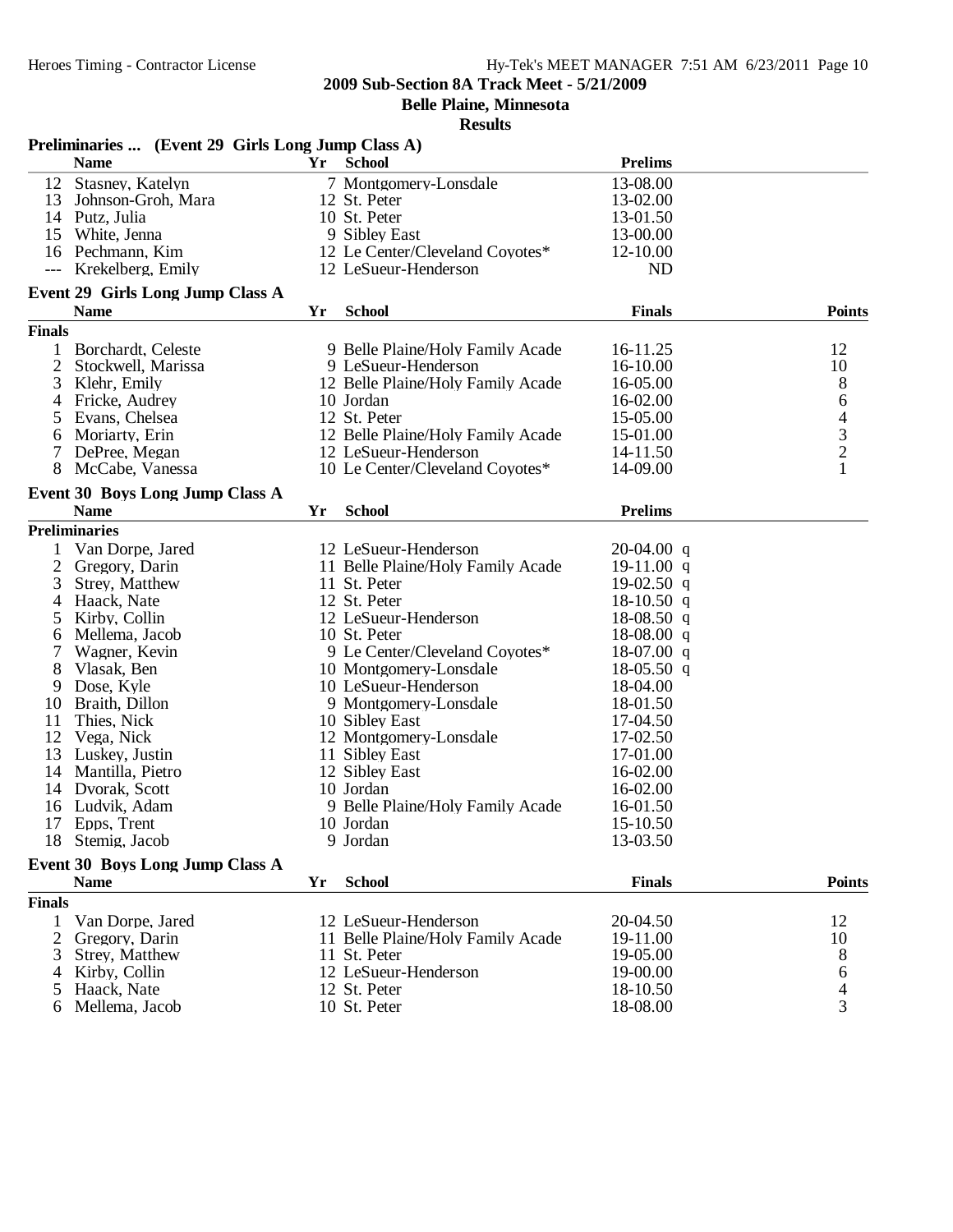**Belle Plaine, Minnesota**

|               | Finals  (Event 30 Boys Long Jump Class A) |    |                                                         |                              |               |
|---------------|-------------------------------------------|----|---------------------------------------------------------|------------------------------|---------------|
|               | <b>Name</b>                               | Yr | School                                                  | <b>Finals</b>                | <b>Points</b> |
| 7             | Wagner, Kevin                             |    | 9 Le Center/Cleveland Coyotes*                          | 18-07.00                     |               |
|               | 8 Vlasak, Ben                             |    | 10 Montgomery-Lonsdale                                  | 18-05.50                     | $\frac{2}{1}$ |
|               | Event 31 Girls Triple Jump Class A        |    |                                                         |                              |               |
|               | <b>Name</b>                               | Yr | <b>School</b>                                           | <b>Prelims</b>               |               |
|               |                                           |    |                                                         |                              |               |
|               | <b>Preliminaries</b>                      |    |                                                         |                              |               |
| 1             | Fogarty, Chelsea                          |    | 12 Belle Plaine/Holy Family Acade                       | $37-00.00$ q                 |               |
| 2             | Fogarty, Haley                            |    | 8 Belle Plaine/Holy Family Acade                        | 35-00.50 q                   |               |
| 3             | Klehr, Emily                              |    | 12 Belle Plaine/Holy Family Acade                       | 33-09.25 q                   |               |
| 4             | Stockwell, Marissa                        |    | 9 LeSueur-Henderson                                     | 32-06.00 q                   |               |
| 5             | Kubes, Cassy                              |    | 10 Montgomery-Lonsdale                                  | 32-04.00 q                   |               |
| 6             | Dirks, Sydney                             |    | 9 St. Peter<br>12 St. Peter                             | 31-10.50 q                   |               |
| 7             | Evans, Chelsea                            |    |                                                         | 31-09.50 q                   |               |
| 8             | Thomas, Gabby                             |    | 8 LeSueur-Henderson                                     | $31-09.00$ q                 |               |
| 9             | Evans, Erin                               |    | 11 Sibley East                                          | 31-08.25                     |               |
| 10            | Pfarr, Carissa                            |    | 11 LeSueur-Henderson                                    | 30-08.50                     |               |
| 11<br>12      | Kroehler, Ally                            |    | 9 Minnesota New Country School                          | 29-10.50                     |               |
|               | Steffan, Megan                            |    | 8 Le Center/Cleveland Coyotes*<br>8 St. Peter           | 29-01.00                     |               |
| 13<br>14      | Brinkman, Katherine<br>Knutson, Sarah     |    | 9 Jordan                                                | 27-11.75<br>26-10.50         |               |
| 15            |                                           |    | 9 Jordan                                                | 24-02.00                     |               |
|               | Thom, Reinah                              |    |                                                         |                              |               |
|               | <b>Event 31 Girls Triple Jump Class A</b> |    |                                                         |                              |               |
|               | <b>Name</b>                               | Yr | <b>School</b>                                           | <b>Finals</b>                | <b>Points</b> |
| <b>Finals</b> |                                           |    |                                                         |                              |               |
|               | Fogarty, Chelsea                          |    | 12 Belle Plaine/Holy Family Acade                       | 37-00.00                     | 12            |
| 2             | Fogarty, Haley                            |    | 8 Belle Plaine/Holy Family Acade                        | 35-00.50                     | 10            |
| 3             | Stockwell, Marissa                        |    | 9 LeSueur-Henderson                                     | 34-02.75                     | 8             |
| 4             | Klehr, Emily                              |    | 12 Belle Plaine/Holy Family Acade                       | 33-09.25                     | 6             |
| 5             | Dirks, Sydney                             |    | 9 St. Peter                                             | 33-06.00                     | 4             |
| 6             | Kubes, Cassy                              |    | 10 Montgomery-Lonsdale                                  | 32-06.75                     |               |
|               | Thomas, Gabby                             |    | 8 LeSueur-Henderson                                     | 32-01.00                     | $\frac{3}{2}$ |
| 8             | Evans, Chelsea                            |    | 12 St. Peter                                            | $31 - 10.50$                 | $\mathbf{1}$  |
|               | <b>Event 32 Boys Triple Jump Class A</b>  |    |                                                         |                              |               |
|               | <b>Name</b>                               | Yr | <b>School</b>                                           | <b>Prelims</b>               |               |
|               | <b>Preliminaries</b>                      |    |                                                         |                              |               |
|               |                                           |    |                                                         |                              |               |
|               | Strey, Matthew                            |    | 11 St. Peter                                            | 40-01.50 q                   |               |
| 2             | Vlasak, Ben                               |    | 10 Montgomery-Lonsdale                                  | 39-01.25 q                   |               |
|               | 3 Karlsrud, Ian                           |    | 11 St. Peter                                            | 38-11.50 q                   |               |
| 4             | Beulke, Jesse                             |    | 9 Montgomery-Lonsdale<br>9 Le Center/Cleveland Coyotes* | 38-08.00 q                   |               |
| 5             | McCabe, Cole                              |    |                                                         | $37-11.75$ q                 |               |
| 6             | Long, Kevin                               |    | 12 Belle Plaine/Holy Family Acade                       | $37-08.75$ q                 |               |
| 8             | Dose, Kyle<br>Odens, Ryan                 |    | 10 LeSueur-Henderson<br>11 St. Peter                    | $37-02.25$ q<br>$36-05.50$ q |               |
|               | Amundson, Kirk                            |    | 11 LeSueur-Henderson                                    | 35-09.50                     |               |
| 9<br>10       |                                           |    |                                                         | 35-08.00                     |               |
| 11            | Fostitsch, Johannes<br>Thies, Nick        |    | 12 Le Center/Cleveland Coyotes*<br>10 Sibley East       | 34-04.50                     |               |
| 12            | Mantilla, Pietro                          |    | 12 Sibley East                                          | 33-01.25                     |               |
| 13            | Hartmann, Pat                             |    | 12 Belle Plaine/Holy Family Acade                       | 29-07.50                     |               |
|               |                                           |    |                                                         |                              |               |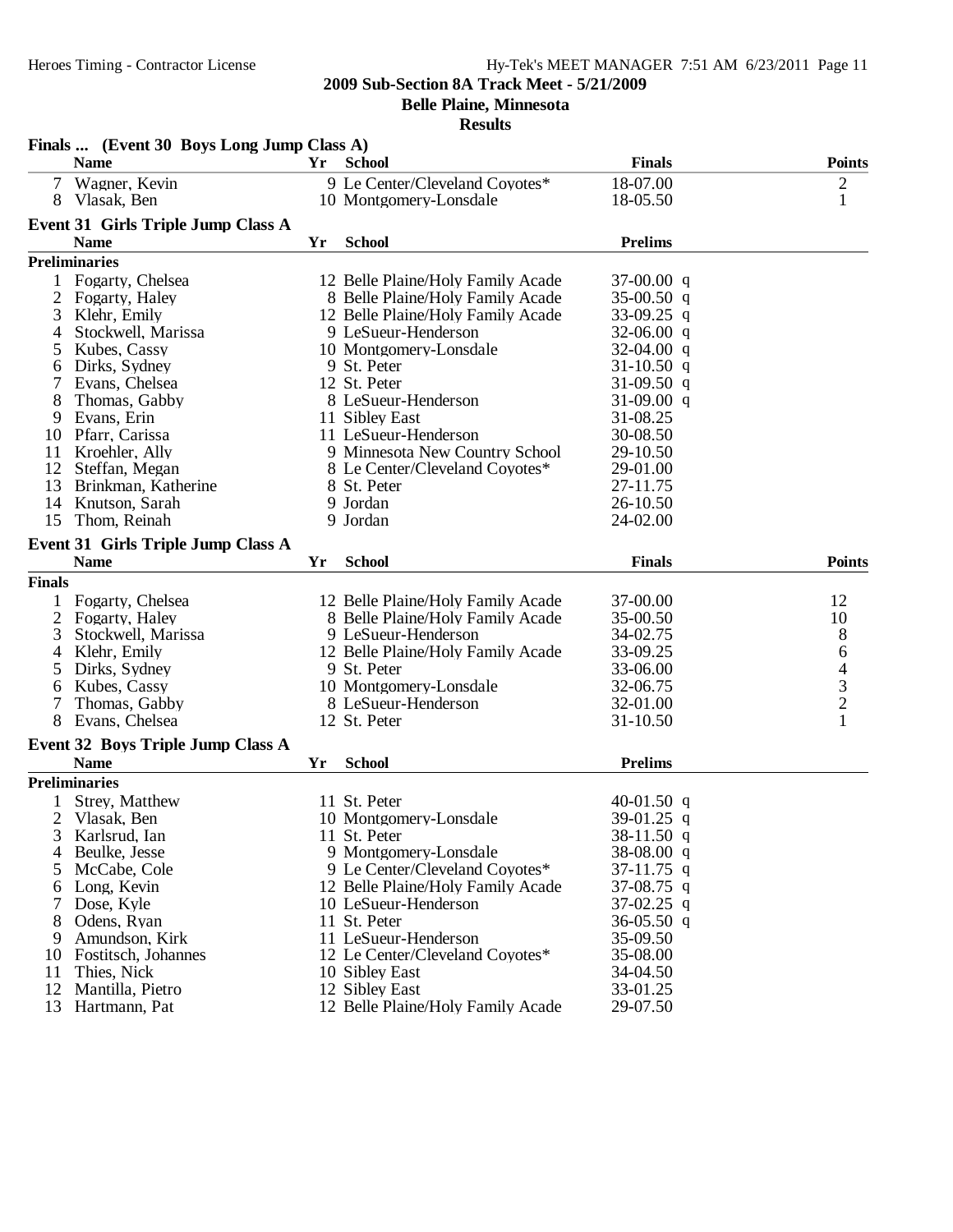**Belle Plaine, Minnesota**

|                | Preliminaries  (Event 32 Boys Triple Jump Class A)        |    |                                   |                |                                            |
|----------------|-----------------------------------------------------------|----|-----------------------------------|----------------|--------------------------------------------|
|                | <b>Name</b>                                               | Yr | <b>School</b>                     | <b>Prelims</b> |                                            |
| ---            | Kiewatt, TJ                                               |    | 12 Belle Plaine/Holy Family Acade | <b>ND</b>      |                                            |
|                | Lopez, Ezequiel                                           |    | 10 Jordan                         | <b>ND</b>      |                                            |
|                | <b>Event 32 Boys Triple Jump Class A</b>                  |    |                                   |                |                                            |
|                | <b>Name</b>                                               | Yr | <b>School</b>                     | <b>Finals</b>  | <b>Points</b>                              |
| <b>Finals</b>  |                                                           |    |                                   |                |                                            |
| 1              | Strey, Matthew                                            |    | 11 St. Peter                      | 40-07.00       | 12                                         |
| $\overline{2}$ | Beulke, Jesse                                             |    | 9 Montgomery-Lonsdale             | 40-03.25       | 10                                         |
| 3              | Vlasak, Ben                                               |    | 10 Montgomery-Lonsdale            | 39-02.50       | 8                                          |
| 4              | Karlsrud, Ian                                             |    | 11 St. Peter                      | 38-11.50       | 6                                          |
| 5              | Long, Kevin                                               |    | 12 Belle Plaine/Holy Family Acade | 38-05.50       | $\overline{4}$                             |
| 6              | Dose, Kyle                                                |    | 10 LeSueur-Henderson              | 38-01.00       | $\mathfrak{Z}$                             |
|                | McCabe, Cole                                              |    | 9 Le Center/Cleveland Coyotes*    | 37-11.75       | $\sqrt{2}$                                 |
| 8              | Odens, Ryan                                               |    | 11 St. Peter                      | 36-05.50       | 1                                          |
|                |                                                           |    |                                   |                |                                            |
|                | <b>Event 33 Girls Discus Throw Class A</b><br><b>Name</b> | Yr | <b>School</b>                     | <b>Prelims</b> |                                            |
|                | <b>Preliminaries</b>                                      |    |                                   |                |                                            |
|                |                                                           |    |                                   |                |                                            |
|                | Dietel, Leah                                              |    | 12 Jordan                         | $107-01$ q     |                                            |
| 2              | Schmidt, Anna                                             |    | 12 LeSueur-Henderson              | $101-01$ q     |                                            |
|                | Moore, Brittany                                           |    | 11 Le Center/Cleveland Coyotes*   | $101-01$ q     |                                            |
| 4              | Schmidt, Katie                                            |    | 9 LeSueur-Henderson               | 95-01 q        |                                            |
| 5              | Kroells, Cindi                                            |    | 9 Belle Plaine/Holy Family Acade  | $87-05$ q      |                                            |
| 6              | Arntson, Becky                                            |    | 12 Le Center/Cleveland Coyotes*   | $86-01$ q      |                                            |
|                | Syzka, Nicole                                             |    | Jordan                            | $85-08$ q      |                                            |
|                | Lambrecht, Kelsey                                         |    | 11 Jordan                         | $80-01$ q      |                                            |
| 9              | Larson, Danielle                                          |    | 10 St. Peter                      | 80-00          |                                            |
| 10             | Koenig, Miranda                                           |    | 11 Belle Plaine/Holy Family Acade | 79-01          |                                            |
| 11             | Farber, Erin                                              |    | 11 Sibley East                    | $77-05$        |                                            |
| 12             | Bjorklund, Shannon                                        |    | 10 Sibley East                    | 76-01          |                                            |
| 13             | Ulrich, Sarah                                             |    | 12 LeSueur-Henderson              | $75-11$        |                                            |
| 14             | Haefner, Elizabeth                                        |    | 10 Belle Plaine/Holy Family Acade | $72 - 11$      |                                            |
| 15             | Sprandel, Sonja                                           |    | 9 Sibley East                     | $67 - 05$      |                                            |
|                | 16 Kroehler, Ally                                         |    | 9 Minnesota New Country School    | 66-10          |                                            |
|                | 17 Pieper, Maria                                          |    | 11 Montgomery-Lonsdale            | 64-07          |                                            |
| 18             | Springer, Elisabeth                                       |    | 10 St. Peter                      | 64-02          |                                            |
| 19             | Kauffmann, Megan                                          |    | 9 St. Peter                       | 57-04          |                                            |
|                | <b>Event 33 Girls Discus Throw Class A</b>                |    |                                   |                |                                            |
|                | <b>Name</b>                                               |    | Yr School                         | <b>Finals</b>  | <b>Points</b>                              |
| <b>Finals</b>  |                                                           |    |                                   |                |                                            |
| 1              | Schmidt, Anna                                             |    | 12 LeSueur-Henderson              | 109-03         | 12                                         |
| $\overline{2}$ | Dietel, Leah                                              |    | 12 Jordan                         | 109-02         | 10                                         |
| 3              | Moore, Brittany                                           |    | 11 Le Center/Cleveland Coyotes*   | 101-01         | 8                                          |
| 4              | Schmidt, Katie                                            |    | 9 LeSueur-Henderson               | 95-02          | 6                                          |
| 5              | Arntson, Becky                                            |    | 12 Le Center/Cleveland Coyotes*   | 89-08          |                                            |
| 6              | Lambrecht, Kelsey                                         |    | 11 Jordan                         | 88-11          | $\begin{array}{c} 4 \\ 3 \\ 2 \end{array}$ |
|                | Syzka, Nicole                                             |    | Jordan                            | 88-10          |                                            |
| 8              | Kroells, Cindi                                            |    | 9 Belle Plaine/Holy Family Acade  | 87-05          | $\mathbf{1}$                               |
|                |                                                           |    |                                   |                |                                            |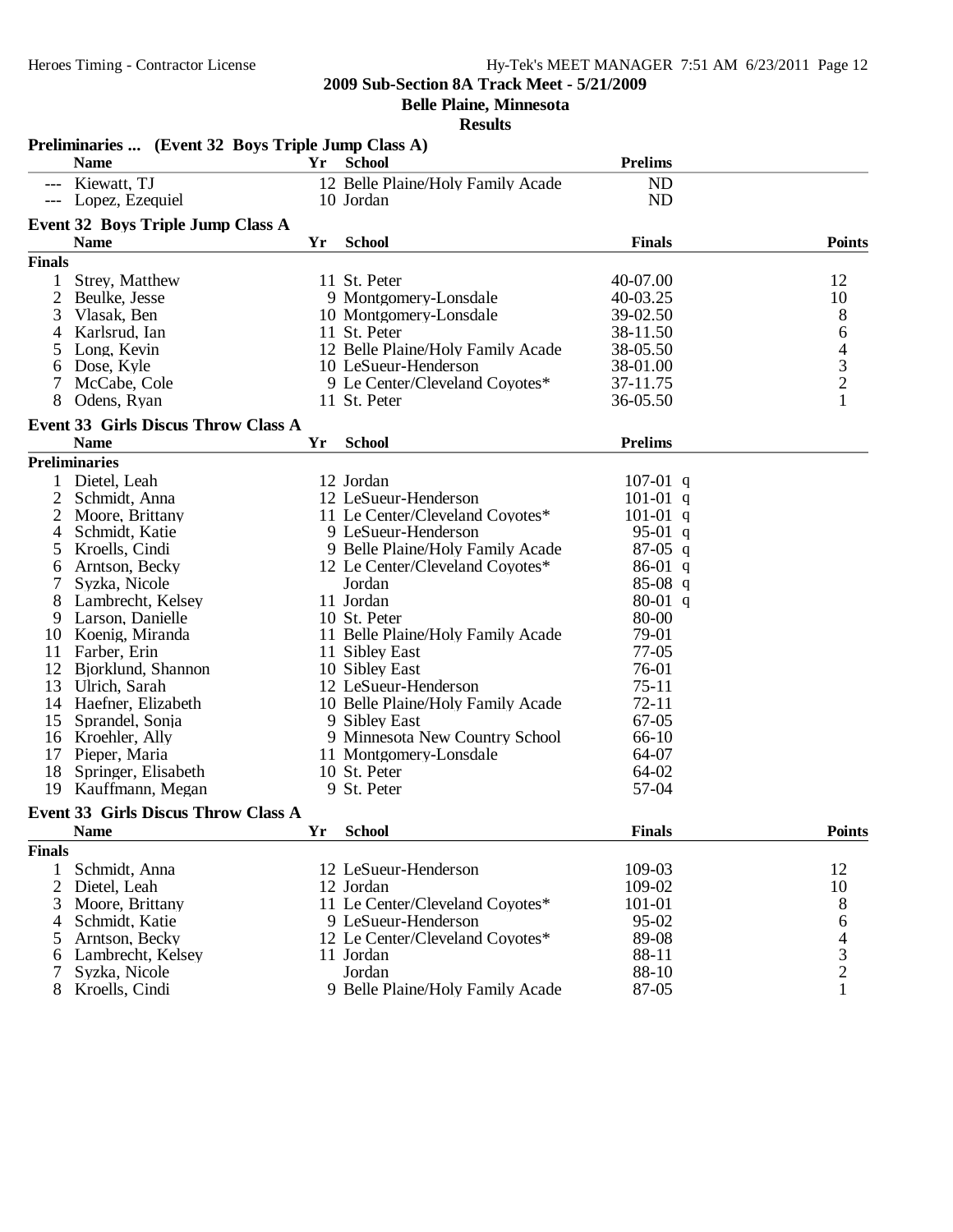**Belle Plaine, Minnesota**

#### **Results**

## **Event 34 Boys Discus Throw Class A**

|                | <b>Name</b>                               | Yr | <b>School</b>                                | <b>Prelims</b>       |                                            |
|----------------|-------------------------------------------|----|----------------------------------------------|----------------------|--------------------------------------------|
|                | <b>Preliminaries</b>                      |    |                                              |                      |                                            |
|                | Ruehling, Jacob                           |    | 11 Sibley East                               | 146-02 q             |                                            |
| $\overline{2}$ | Obele, Ryan                               |    | 11 LeSueur-Henderson                         | 143-00 q             |                                            |
| 3              | Grof, Ted                                 |    | 10 Le Center/Cleveland Coyotes*              | $108-06$ q           |                                            |
| 4              | Srnec, Justin                             |    | 11 Le Center/Cleveland Coyotes*              | $107-10$ q           |                                            |
| 5              | Kramm, Nathan                             |    | 11 Jordan                                    | $107-06$ q           |                                            |
| 6              | More, Justin                              |    | 12 LeSueur-Henderson                         | $105-01$ q           |                                            |
|                | Hull, Blake                               |    | 10 Jordan                                    | $100-05$ q           |                                            |
| 8              | Dose, Kyle                                |    | 10 LeSueur-Henderson                         | 99-09 q              |                                            |
| 9              | Langsjoen, Alex                           |    | 11 St. Peter                                 | 99-05                |                                            |
| 10             | Conlon, Kevin                             |    | 12 St. Peter                                 | 98-08                |                                            |
| 11             | Olson, Andy                               |    | 10 Belle Plaine/Holy Family Acade            | 95-00                |                                            |
| 12             | Kisor, TJ                                 |    | 12 Belle Plaine/Holy Family Acade            | 93-09                |                                            |
| 13             | Smith, Taylor                             |    | 11 Sibley East                               | 91-01                |                                            |
| 14             | DuFrane, Teddy                            |    | 10 Sibley East                               | 89-04                |                                            |
| 15             | McGuire, Zach                             |    | 10 Belle Plaine/Holy Family Acade            | 88-11                |                                            |
| 16             | Zimmerman, Ryan                           |    | 9 Le Center/Cleveland Coyotes*               | 87-02                |                                            |
| 17             | Sizer, Eric                               |    | 9 St. Peter                                  | 78-01                |                                            |
| 18             | Fricke, Tom                               |    | 11 Jordan                                    | 77-08                |                                            |
| 19             | Vlasak, Chad                              |    | 10 Montgomery-Lonsdale                       | 76-08                |                                            |
| 20             | Severson, Russell                         |    | 12 Montgomery-Lonsdale                       | 76-05                |                                            |
| 21             | Kroehler, Zach                            |    | 10 Minnesota New Country School              | $57-11$              |                                            |
| 22             | Tiede, Jeff                               |    | 9 Montgomery-Lonsdale                        | 54-03                |                                            |
|                |                                           |    |                                              |                      |                                            |
|                | <b>Event 34 Boys Discus Throw Class A</b> |    |                                              |                      |                                            |
|                |                                           |    |                                              |                      |                                            |
|                | <b>Name</b>                               | Yr | <b>School</b>                                | <b>Finals</b>        | <b>Points</b>                              |
| <b>Finals</b>  |                                           |    |                                              |                      |                                            |
|                | Obele, Ryan                               |    | 11 LeSueur-Henderson                         | 150-11               | 12                                         |
| $\overline{2}$ | Ruehling, Jacob                           |    | 11 Sibley East                               | 146-02               | 10                                         |
| 3              | Kramm, Nathan                             |    | 11 Jordan                                    | 113-04               | 8                                          |
| 4              | Srnec, Justin                             |    | 11 Le Center/Cleveland Coyotes*              | 108-11               | 6                                          |
| 5              | Grof, Ted                                 |    | 10 Le Center/Cleveland Coyotes*              | 108-06               |                                            |
| 6              | More, Justin                              |    | 12 LeSueur-Henderson                         | 105-01               |                                            |
|                | Dose, Kyle                                |    | 10 LeSueur-Henderson                         | 102-09               | $\begin{array}{c} 4 \\ 3 \\ 2 \end{array}$ |
| 8              | Hull, Blake                               |    | 10 Jordan                                    | 100-05               | 1                                          |
|                |                                           |    |                                              |                      |                                            |
|                | Event 35 Girls Shot Put Class A           |    |                                              |                      |                                            |
|                | <b>Name</b>                               | Yr | <b>School</b>                                | <b>Prelims</b>       |                                            |
|                | <b>Preliminaries</b>                      |    |                                              |                      |                                            |
|                | 1 Dietel, Leah                            |    | 12 Jordan                                    | $38-01.50$ q         |                                            |
| 2              | Farber, Erin                              |    | 11 Sibley East                               | 34-10.75 q           |                                            |
| 3              | Arntson, Becky                            |    | 12 Le Center/Cleveland Coyotes*              | $33-00.25$ q         |                                            |
| $\overline{4}$ | Silvernale, Krissy                        |    | 12 Le Center/Cleveland Coyotes*              | 30-03.25 q           |                                            |
| 5              | Schmidt, Katie                            |    | 9 LeSueur-Henderson                          | $29-05.00$ q         |                                            |
| 6              | Schmidt, Anna                             |    | 12 LeSueur-Henderson                         | 29-02.25 q           |                                            |
| 6              | Studer, Rebecca                           |    | 12 St. Peter                                 | $29-02.25$ q         |                                            |
|                | Thelemann, Molly                          |    | 12 LeSueur-Henderson                         | $28-08.25$ q         |                                            |
| 9<br>10        | Lambrecht, Kelsey<br>Moore, Brittany      |    | 11 Jordan<br>11 Le Center/Cleveland Coyotes* | 27-09.00<br>27-08.25 |                                            |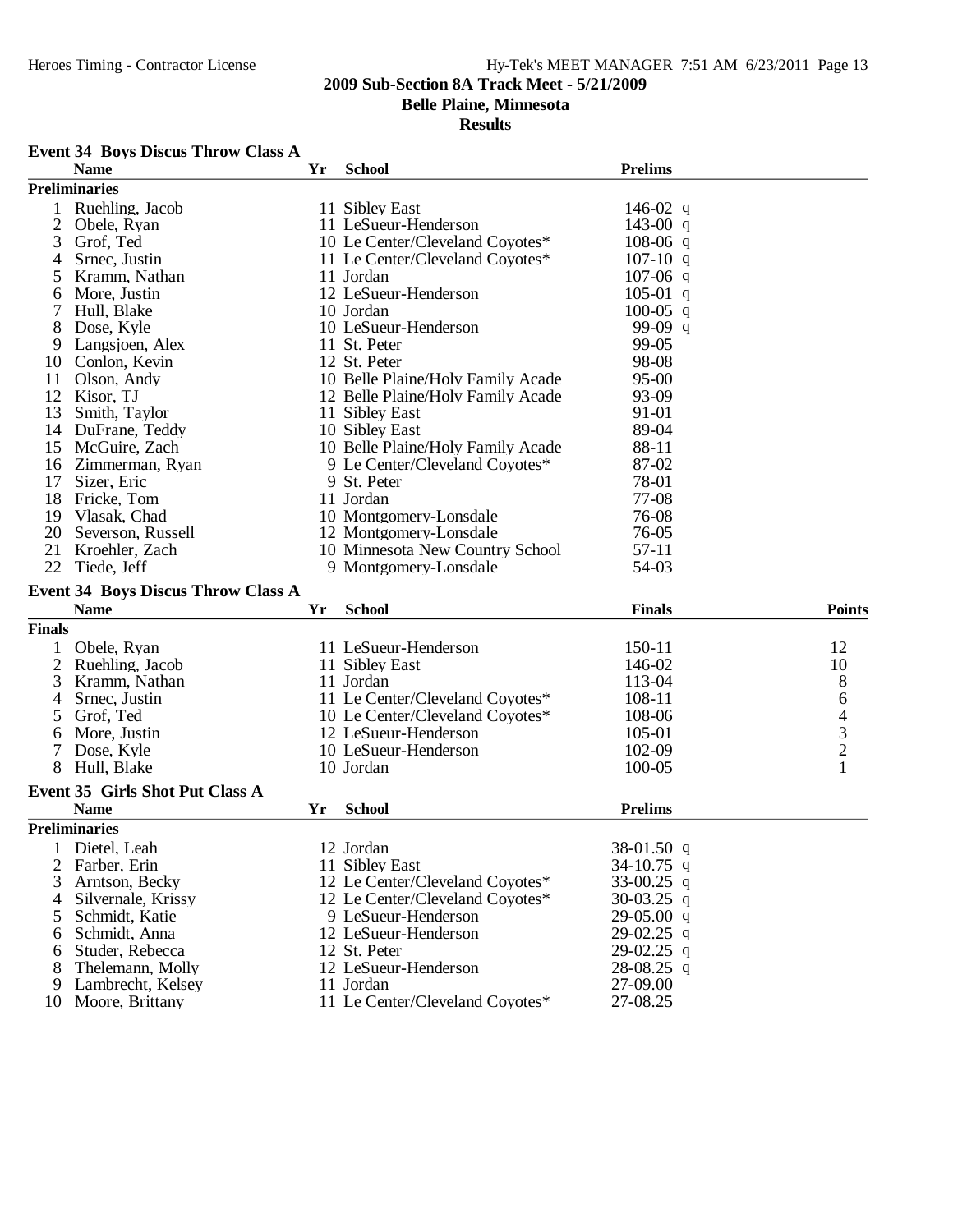**Belle Plaine, Minnesota**

|                | Preliminaries  (Event 35 Girls Shot Put Class A) |     |                                   |                |                                            |
|----------------|--------------------------------------------------|-----|-----------------------------------|----------------|--------------------------------------------|
|                | <b>Name</b>                                      | Yr. | <b>School</b>                     | <b>Prelims</b> |                                            |
|                | 11 Koenig, Miranda                               |     | 11 Belle Plaine/Holy Family Acade | 26-08.50       |                                            |
|                | 12 Haefner, Elizabeth                            |     | 10 Belle Plaine/Holy Family Acade | 26-06.00       |                                            |
| 13             | Sprandel, Sonja                                  |     | 9 Sibley East                     | 25-10.50       |                                            |
|                | 14 Kroells, Cindi                                |     | 9 Belle Plaine/Holy Family Acade  | 25-10.25       |                                            |
|                | 15 Clark, Emily                                  |     | 11 Jordan                         | 25-06.50       |                                            |
|                | 16 Korbel, Diann                                 |     | 12 Montgomery-Lonsdale            | 25-06.00       |                                            |
| 17             | Evans, Erin                                      |     | 11 Sibley East                    | 25-01.25       |                                            |
| 18             | Stenzel, Nicole                                  |     | 10 St. Peter                      | 22-09.00       |                                            |
| 19             | Schott, Amara                                    |     | 9 St. Peter                       | 22-02.50       |                                            |
| 20             | Korbel, Cindy                                    |     | 10 Montgomery-Lonsdale            | 21-04.00       |                                            |
|                | Event 35 Girls Shot Put Class A                  |     |                                   |                |                                            |
|                | <b>Name</b>                                      | Yr  | <b>School</b>                     | <b>Finals</b>  | <b>Points</b>                              |
| <b>Finals</b>  |                                                  |     |                                   |                |                                            |
| 1              | Dietel, Leah                                     |     | 12 Jordan                         | 38-01.50       | 12                                         |
| $\overline{2}$ | Farber, Erin                                     |     | 11 Sibley East                    | 34-10.75       | 10                                         |
| 3              | Arntson, Becky                                   |     | 12 Le Center/Cleveland Coyotes*   | 33-00.25       | 8                                          |
| 4              | Silvernale, Krissy                               |     | 12 Le Center/Cleveland Coyotes*   | 30-03.25       | 6                                          |
| 5              | Schmidt, Katie                                   |     | 9 LeSueur-Henderson               | 30-00.25       | $\begin{array}{c} 4 \\ 3 \\ 2 \end{array}$ |
| 6              | Schmidt, Anna                                    |     | 12 LeSueur-Henderson              | 29-07.75       |                                            |
| 7              | Studer, Rebecca                                  |     | 12 St. Peter                      | 29-00.00       |                                            |
| 8              | Thelemann, Molly                                 |     | 12 LeSueur-Henderson              | 28-08.25       |                                            |
|                | Event 36 Boys Shot Put Class A                   |     |                                   |                |                                            |
|                | <b>Name</b>                                      | Yr  | <b>School</b>                     | <b>Prelims</b> |                                            |
|                | <b>Preliminaries</b>                             |     |                                   |                |                                            |
|                | Obele, Ryan                                      |     | 11 LeSueur-Henderson              | 48-10.75 q     |                                            |
| 2              | Hull, Blake                                      |     | 10 Jordan                         | 38-08.75 q     |                                            |
| 3              | DuFrane, Teddy                                   |     | 10 Sibley East                    | 38-07.00 q     |                                            |
| 4              | More, Justin                                     |     | 12 LeSueur-Henderson              | $38-03.75$ q   |                                            |
| 5              | Kramm, Nathan                                    |     | 11 Jordan                         | $38-02.00$ q   |                                            |
| 6              | Ruehling, Jacob                                  |     | 11 Sibley East                    | $38-01.50$ q   |                                            |
| 7              | Mueller, Joe                                     |     | 12 LeSueur-Henderson              | 36-06.50 q     |                                            |
| 8              | Traxler, Matt                                    |     | 11 Le Center/Cleveland Coyotes*   | $36-05.00$ q   |                                            |
| 9              | Conlon, Kevin                                    |     | 12 St. Peter                      | J36-05.00      |                                            |
| 10             | Schott, Britton                                  |     | 11 St. Peter                      | 36-01.50       |                                            |
| 11             | Grof, Ted                                        |     | 10 Le Center/Cleveland Coyotes*   | 35-09.50       |                                            |
| 12             | Fricke, Tom                                      |     | 11 Jordan                         | 34-05.75       |                                            |
| 13             | Kisor, TJ                                        |     | 12 Belle Plaine/Holy Family Acade | 32-09.25       |                                            |
|                | 14 Srnec, Justin                                 |     | 11 Le Center/Cleveland Coyotes*   | 32-08.00       |                                            |
| 15             | Pedraza, Ali                                     |     | 10 Sibley East                    | 32-07.00       |                                            |
| 16             | Olson, Andy                                      |     | 10 Belle Plaine/Holy Family Acade | 32-05.00       |                                            |
| 17             | Tucker, Chase                                    |     | 10 Belle Plaine/Holy Family Acade | 29-07.00       |                                            |
| 18             | Severson, Russell                                |     | 12 Montgomery-Lonsdale            | 29-02.50       |                                            |
| 19             | Rostad, Justin                                   |     | 10 St. Peter                      | 28-08.75       |                                            |
| 20             | Vlasak, Chad                                     |     | 10 Montgomery-Lonsdale            | 28-02.50       |                                            |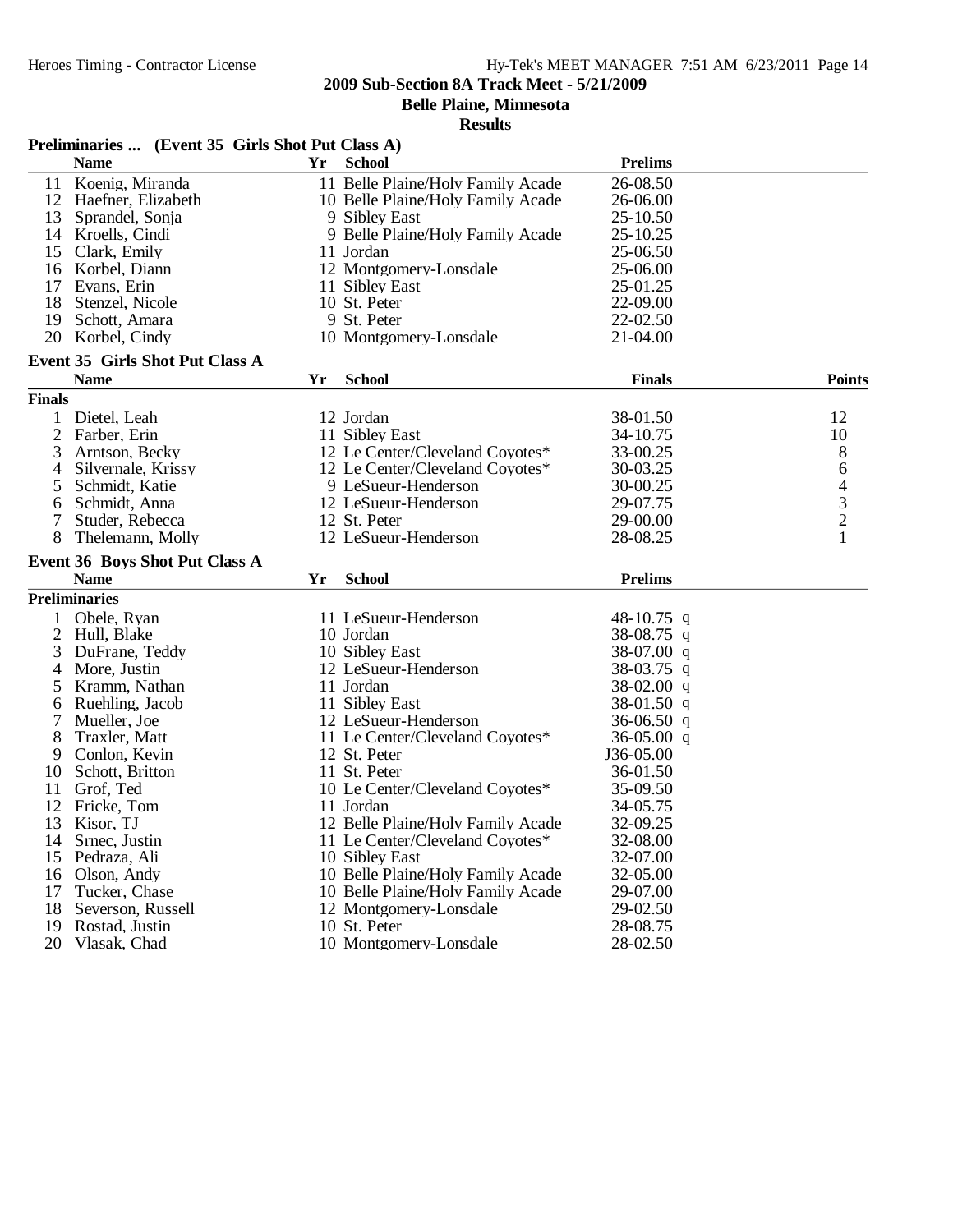**Belle Plaine, Minnesota**

|                | <b>Name</b>                              | Yr                | <b>School</b>               |                                  | <b>Finals</b>  |                                            | <b>Points</b>                 |
|----------------|------------------------------------------|-------------------|-----------------------------|----------------------------------|----------------|--------------------------------------------|-------------------------------|
| <b>Finals</b>  |                                          |                   |                             |                                  |                |                                            |                               |
|                | Obele, Ryan                              |                   | 11 LeSueur-Henderson        |                                  | J50-04.00      |                                            | 12                            |
| 2              | More, Justin                             |                   | 12 LeSueur-Henderson        |                                  | J39-09.75      |                                            | 10                            |
| 3              | Hull, Blake                              |                   | 10 Jordan                   |                                  | J39-09.00      |                                            | 8                             |
| 4              | DuFrane, Teddy                           |                   | 10 Sibley East              |                                  | J39-01.00      |                                            | 6                             |
| 5              | Ruehling, Jacob                          |                   | 11 Sibley East              |                                  | J38-02.00      |                                            | $\overline{\mathcal{L}}$      |
| 6              | Kramm, Nathan                            |                   | 11 Jordan                   |                                  | J38-02.00      |                                            | $\frac{3}{2}$                 |
|                | Traxler, Matt                            |                   |                             | 11 Le Center/Cleveland Coyotes*  | J37-09.75      |                                            |                               |
| 8              | Mueller, Joe                             |                   | 12 LeSueur-Henderson        |                                  | J36-06.50      |                                            | $\mathbf{1}$                  |
|                | Event 37 Girls 4x800 Meter Relay Class A |                   |                             |                                  |                |                                            |                               |
|                | <b>Team</b>                              |                   | <b>Relay</b>                |                                  | <b>Finals</b>  |                                            | <b>Points</b>                 |
| <b>Finals</b>  |                                          |                   |                             |                                  |                |                                            |                               |
|                | 1 Belle Plaine/Holy Family Acade         |                   | A                           |                                  | 10:01.04       |                                            | 12                            |
|                | 1) Schneider, Ellen 12                   | 2) Read, Katie 11 |                             | 3) Fatz, Jenny 10                |                | 4) Fogarty, Haley 8                        |                               |
|                | 2 Le Center/Cleveland Coyotes*           |                   | A                           |                                  | 10:08.47       |                                            | 10                            |
|                | 1) Miller, Annie 10                      |                   | 2) Phillips, Brooke 9       | 3) Frederick, Jenny 10           |                | 4) Phillips, Emily 12                      |                               |
|                | 3 LeSueur-Henderson                      |                   | A                           |                                  | 10:34.74       |                                            | 8                             |
|                | 1) Kaiser, Nicole 11                     |                   | 2) Pfarr, Carissa 11        | 3) Zeiher, Megan 10              |                | 4) Skluzacek, Makayla 10                   |                               |
|                | 4 Sibley East                            |                   | A                           |                                  | 11:02.50       |                                            | 6                             |
|                | 1) Kloeckl, Val 10                       |                   | 2) Sharp, Abby 12           | 3) Otto, Lauren 9                |                | 4) Rose, Marie 11                          |                               |
| 5.             | St. Peter                                |                   | A                           |                                  | 11:14.15       |                                            | 4                             |
|                | 1) Peymann, Alison 12                    | 2) Putz, Julia 10 |                             | 3) Menk, Emily 11                |                | 4) Lamb, Brittani 11                       |                               |
|                | Jordan                                   |                   | A                           |                                  | 11:21.02       |                                            | 3                             |
|                | 1) Wick, Shannon 11                      | 2) Sopata, Alex 9 |                             | 3) Gunderson, Kate 10            |                | 4) Beck, Brittany 9                        |                               |
|                | Montgomery-Lonsdale                      |                   | A                           |                                  | 11:55.47       |                                            | $\overline{2}$                |
|                | 1) Marque, Edith                         | 2) Fisher, Sara 7 |                             | 3) McCrady, Annie 7              |                | 4) Korbel, Cindy 10                        |                               |
|                | Event 38 Boys 4x800 Meter Relay Class A  |                   |                             |                                  |                |                                            |                               |
|                | <b>Team</b>                              |                   | <b>Relay</b>                |                                  | <b>Finals</b>  |                                            | <b>Points</b>                 |
| <b>Finals</b>  |                                          |                   |                             |                                  |                |                                            |                               |
|                | LeSueur-Henderson                        |                   |                             |                                  | 8:38.63        |                                            | 12                            |
|                | 2 Le Center/Cleveland Coyotes*           |                   | A<br>A                      |                                  | 8:39.75        |                                            | 10                            |
| 3              | St. Peter                                |                   | A                           |                                  | 8:55.93        |                                            |                               |
| 4              | Belle Plaine/Holy Family Acade           |                   | A                           |                                  | 9:19.57        |                                            | 8                             |
| 5              | Montgomery-Lonsdale                      |                   | A                           |                                  | 9:43.52        |                                            | 6<br>$\overline{\mathcal{L}}$ |
| 6              | <b>Sibley East</b>                       |                   | A                           |                                  | 11:00.48       |                                            | 3                             |
|                |                                          |                   |                             |                                  |                |                                            |                               |
|                | Event 39 Girls 300 Meter Hurdles Class A |                   |                             |                                  |                | H#                                         |                               |
| <b>Finals</b>  | <b>Name</b>                              | Yr                | <b>School</b>               |                                  | <b>Finals</b>  |                                            | <b>Points</b>                 |
|                |                                          |                   |                             |                                  |                |                                            |                               |
| 1              | Sullivan, Molly                          |                   | 10 LeSueur-Henderson        |                                  | 48.47          | $\overline{\mathbf{c}}$                    | 12                            |
| $\overline{2}$ | Chambers, Brittany                       |                   | 12 Jordan<br>9 St. Peter    |                                  | 48.95          | $\frac{2}{2}$                              | 10                            |
| 3              | Kamm, Kaitlin                            |                   |                             | 9 Belle Plaine/Holy Family Acade | 50.90          | $\mathbf{1}$                               | 8                             |
| $\overline{4}$ | Stier, Clair                             |                   |                             | 8 Le Center/Cleveland Coyotes*   | 50.91          |                                            | 6                             |
| 5              | Steffan, Megan                           |                   | 10 Montgomery-Lonsdale      |                                  | 51.44<br>51.49 |                                            | $\overline{\mathcal{L}}$      |
| 6<br>7         | McCrady, Allistair<br>Bjorklund, Shannon |                   |                             |                                  | 51.67          | $\begin{array}{c} 2 \\ 2 \\ 2 \end{array}$ | 3                             |
| 8              | O'Malley, Michelle                       |                   | 10 Sibley East<br>12 Jordan |                                  | 52.24          |                                            | $\sqrt{2}$<br>$\mathbf{1}$    |
| 9              | McCrady, Annie                           |                   | 7 Montgomery-Lonsdale       |                                  | 53.73          | $\mathbf{1}$                               |                               |
|                |                                          |                   |                             |                                  |                |                                            |                               |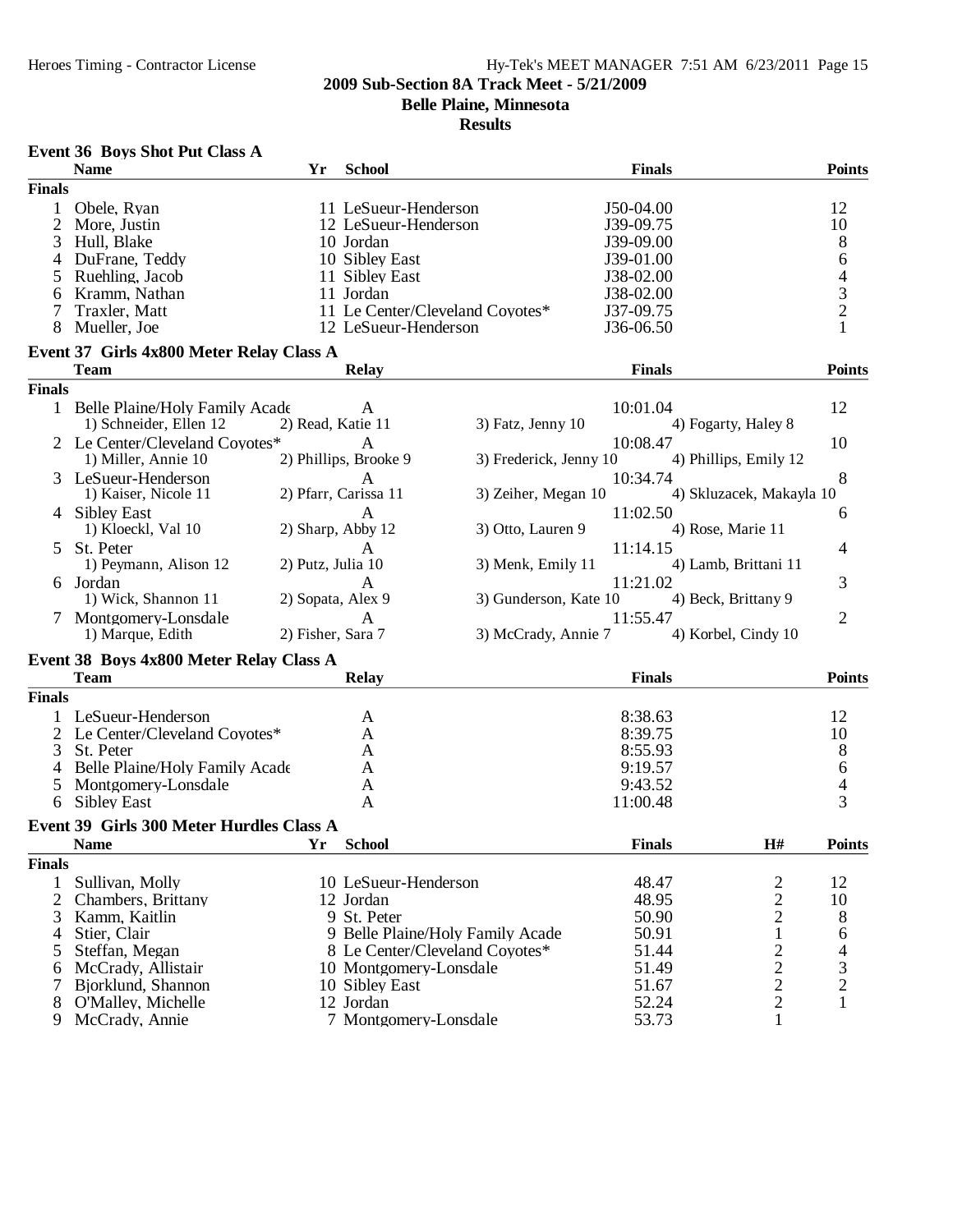**Belle Plaine, Minnesota**

| Finals  (Event 39 Girls 300 Meter Hurdles Class A) |                                         |    |                                   |               |                         |                                            |  |
|----------------------------------------------------|-----------------------------------------|----|-----------------------------------|---------------|-------------------------|--------------------------------------------|--|
|                                                    | <b>Name</b>                             | Yr | <b>School</b>                     | <b>Finals</b> | H#                      | <b>Points</b>                              |  |
| 10                                                 | Stark, Bobbi                            |    | 9 Belle Plaine/Holy Family Acade  | 54.32         | 1                       |                                            |  |
| 11                                                 | Kroehler, Ally                          |    | 9 Minnesota New Country School    | 54.83         | $\mathbf{1}$            |                                            |  |
|                                                    | 12 Putz, Julia                          |    | 10 St. Peter                      | 55.72         | 1                       |                                            |  |
| 13                                                 | Kruger, Kenzi                           |    | 10 Jordan                         | 55.75         |                         |                                            |  |
|                                                    | 14 DePree, Haley                        |    | 9 LeSueur-Henderson               | 56.50         |                         |                                            |  |
|                                                    | 15 Regenscheid, Natalie                 |    | 11 St. Peter                      | 59.64         | 1                       |                                            |  |
|                                                    | Event 40 Boys 300 Meter Hurdles Class A |    |                                   |               |                         |                                            |  |
|                                                    | <b>Name</b>                             | Yr | <b>School</b>                     | <b>Finals</b> | H#                      | <b>Points</b>                              |  |
| <b>Finals</b>                                      |                                         |    |                                   |               |                         |                                            |  |
|                                                    | Klasseus, Josh                          |    | 11 Le Center/Cleveland Coyotes*   | 40.93         | $\overline{c}$          | 12                                         |  |
| $\overline{2}$                                     | Haack, Nate                             |    | 12 St. Peter                      | 41.66         |                         | 10                                         |  |
| 3                                                  | Amundson, Brian                         |    | 10 LeSueur-Henderson              | 43.14         |                         | 8                                          |  |
| 4                                                  | Garcia, Juan                            |    | 11 Sibley East                    | 43.15         |                         | 6                                          |  |
| 5                                                  | Bach, Chris                             |    | 11 LeSueur-Henderson              | 43.16         | $2222$<br>$222$         | $\overline{4}$                             |  |
| 6                                                  | Sizer, Marc                             |    | 12 St. Peter                      | 45.81         |                         |                                            |  |
|                                                    | Lajeunesse, William                     |    | 10 Belle Plaine/Holy Family Acade | 46.02         |                         | $\frac{3}{2}$                              |  |
| 8                                                  | Leonard, Josh                           |    | 9 St. Peter                       | 46.17         | 1                       | $\mathbf{1}$                               |  |
| 9                                                  | Krenik, Danny                           |    | 10 Le Center/Cleveland Coyotes*   | 46.57         |                         |                                            |  |
| 10                                                 | Watts, Christian                        |    | 10 Belle Plaine/Holy Family Acade | 46.70         |                         |                                            |  |
| 11                                                 | Pelowski, Cody                          |    | 9 Jordan                          | 46.84         |                         |                                            |  |
| 12                                                 | Thies, Nick                             |    | 10 Sibley East                    | 48.10         |                         |                                            |  |
| 13                                                 | Tiede, Jeff                             |    | 9 Montgomery-Lonsdale             | 50.81         |                         |                                            |  |
| ---                                                | Stier, Adam                             |    | 12 Belle Plaine/Holy Family Acade | <b>NT</b>     | $\overline{\mathbf{c}}$ |                                            |  |
|                                                    | Stark, Arthur                           |    | 11 Sibley East                    | <b>NT</b>     | $\mathbf{1}$            |                                            |  |
| $---$                                              | Allison, Reed                           |    | 11 Jordan                         | <b>NT</b>     | 1                       |                                            |  |
|                                                    | Event 41 Girls 3200 Meter Run Class A   |    |                                   |               |                         |                                            |  |
|                                                    | <b>Name</b>                             | Yr | <b>School</b>                     | <b>Finals</b> |                         | <b>Points</b>                              |  |
| <b>Finals</b>                                      |                                         |    |                                   |               |                         |                                            |  |
|                                                    | Phillips, Emily                         |    | 12 Le Center/Cleveland Coyotes*   | 11:42.71      |                         | 12                                         |  |
| 2                                                  | Vogel, Michaela                         |    | 8 Jordan                          | 11:55.13      |                         | 10                                         |  |
| 3                                                  | Miner, Hannah                           |    | 9 Sibley East                     | 12:22.34      |                         | 8                                          |  |
| 4                                                  | Phillips, Brooke                        |    | 9 Le Center/Cleveland Coyotes*    | 12:24.98      |                         | 6                                          |  |
| 5                                                  | Turek, Jillian                          |    | 11 Montgomery-Lonsdale            | 12:47.83      |                         |                                            |  |
| 6                                                  | Kauffmann, Megan                        |    | 9 St. Peter                       | 12:55.59      |                         | $\begin{array}{c} 4 \\ 3 \\ 2 \end{array}$ |  |
| 7                                                  | Orlow, Hannah                           |    | 12 Jordan                         | 12:59.03      |                         |                                            |  |
| 8                                                  | Sopata, Alex                            |    | 9 Jordan                          | 13:00.23      |                         | $\mathbf{1}$                               |  |
| 9                                                  | Morrison, Kelly                         |    | 8 Belle Plaine/Holy Family Acade  | 13:18.83      |                         |                                            |  |
| 10                                                 | Osborne, Morgan                         |    | 9 St. Peter                       | 13:34.47      |                         |                                            |  |
| 11                                                 | Hron, Danielle                          |    | 11 Belle Plaine/Holy Family Acade | 14:03.23      |                         |                                            |  |
| 12                                                 | Skinner, Hannah                         |    | 11 Le Center/Cleveland Coyotes*   | 14:19.51      |                         |                                            |  |
| 13                                                 | Mostagnimi, Layla                       |    | 12 LeSueur-Henderson              | 14:22.08      |                         |                                            |  |
| 14                                                 | Bjork, Rachel                           |    | 10 LeSueur-Henderson              | 14:24.17      |                         |                                            |  |
| 15                                                 | Kiewatt, Beth                           |    | 10 Belle Plaine/Holy Family Acade | 15:35.76      |                         |                                            |  |
| $---$                                              | Smith, Anissa                           |    | 9 Montgomery-Lonsdale             | NT            |                         |                                            |  |
| $\qquad \qquad - -$                                | Osborne, Sara                           |    | 7 St. Peter                       | <b>NT</b>     |                         |                                            |  |
|                                                    |                                         |    |                                   |               |                         |                                            |  |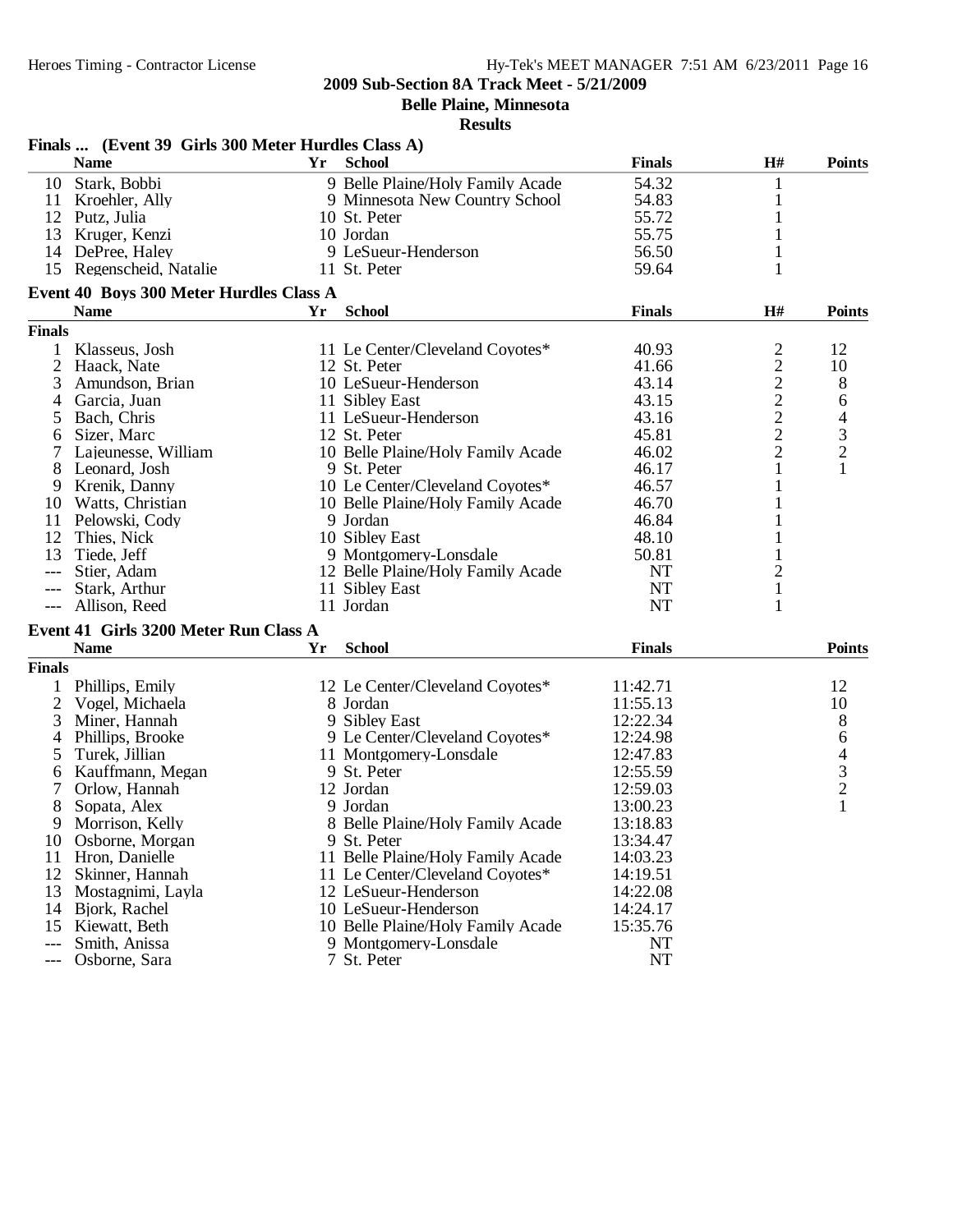## Heroes Timing - Contractor License Hy-Tek's MEET MANAGER 7:51 AM 6/23/2011 Page 17

### **2009 Sub-Section 8A Track Meet - 5/21/2009**

**Belle Plaine, Minnesota**

#### **Results**

## **Event 42 Boys 3200 Meter Run Class A**

|                | <b>Name</b>                              | Yr                | <b>School</b>                   |                                  | <b>Finals</b>            | <b>Points</b>                                   |
|----------------|------------------------------------------|-------------------|---------------------------------|----------------------------------|--------------------------|-------------------------------------------------|
| <b>Finals</b>  |                                          |                   |                                 |                                  |                          |                                                 |
| 1              | Thies, Andrew                            |                   | 10 Sibley East                  |                                  | 10:15.94                 | 12                                              |
| $\overline{c}$ | Velasco, Pedro                           |                   | 11 Jordan                       |                                  | 10:22.91                 | 10                                              |
| 3              | Traxler, Jake                            |                   | 12 Le Center/Cleveland Coyotes* |                                  | 10:37.96                 | $8\phantom{1}$                                  |
| 4              | Tressler, Josh                           |                   | 11 LeSueur-Henderson            |                                  | 10:47.79                 | $\boldsymbol{6}$                                |
| 5              | Garcia, Julio                            |                   | 10 Sibley East                  |                                  | 10:53.36                 |                                                 |
| 6              | Dvorak, Philip                           |                   |                                 | 9 Belle Plaine/Holy Family Acade | 10:55.53                 |                                                 |
| 7              | Schroeder, Nolan                         |                   |                                 | 9 Belle Plaine/Holy Family Acade | 11:03.30                 | $\begin{array}{c} 4 \\ 3 \\ 2 \\ 1 \end{array}$ |
| 8              | Beulke, Jesse                            |                   | 9 Montgomery-Lonsdale           |                                  | 11:17.63                 |                                                 |
| 9              | Pfarr, Brett                             |                   | 9 LeSueur-Henderson             |                                  | 11:40.02                 |                                                 |
| 10             | Krenik, Danny                            |                   | 10 Le Center/Cleveland Coyotes* |                                  | 11:55.63                 |                                                 |
|                |                                          |                   |                                 |                                  |                          |                                                 |
| 11             | Hazzard, Chris                           |                   |                                 | 9 Belle Plaine/Holy Family Acade | 12:04.51                 |                                                 |
| 12             | Kohnert, Mic                             |                   | 8 Le Center/Cleveland Coyotes*  |                                  | 12:05.47                 |                                                 |
| 13             | Mercer, Marty                            |                   | 11 Jordan                       |                                  | 12:15.32                 |                                                 |
| 14             | Baker, Bryant                            |                   | 10 Jordan                       |                                  | 12:15.58                 |                                                 |
| 15             | Obermiller, Daniel                       |                   | 9 St. Peter                     |                                  | 12:53.68                 |                                                 |
|                | 16 Rasmussen, Seth                       |                   | 11 St. Peter                    |                                  | 13:34.00                 |                                                 |
|                | Event 43 Girls 4x400 Meter Relay Class A |                   |                                 |                                  |                          |                                                 |
|                | <b>Team</b>                              |                   | <b>Relay</b>                    |                                  | <b>Finals</b>            | <b>Points</b>                                   |
| <b>Finals</b>  |                                          |                   |                                 |                                  |                          |                                                 |
|                | 1 Belle Plaine/Holy Family Acade         |                   |                                 |                                  | 4:06.49                  | 12                                              |
|                | 1) Fogarty, Chelsea 12                   | 2) Read, Katie 11 | A                               | 3) Fatz, Jenny 10                | 4) Fogarty, Haley 8      |                                                 |
|                |                                          |                   |                                 |                                  |                          |                                                 |
|                | 2 St. Peter                              |                   | A                               |                                  | 4:12.95                  | 10                                              |
|                | 1) Dirks, Sydney 9                       |                   | 2) Larson, Danielle 10          | 3) Dettmer, Angelina 9           | 4) Regenscheid, Emily 9  |                                                 |
|                | 3 LeSueur-Henderson                      |                   | A                               |                                  | 4:13.15                  | 8                                               |
|                | 1) Sullivan, Molly 10                    |                   | 2) Pfarr, Carissa 11            | 3) Zeiher, Megan 10              | 4) Thomas, Gabby 8       |                                                 |
|                | 4 Jordan                                 |                   | A                               |                                  | 4:16.85                  | 6                                               |
|                | 1) Case, Elle 8                          | 2) Allen, Dani 8  |                                 | 3) Hooper, Hannah 11             | 4) Chambers, Brittany 12 |                                                 |
|                | Montgomery-Lonsdale                      |                   | A                               |                                  | 4:22.19                  | 4                                               |
|                | 1) Tulloch, Kareena 12                   |                   | 2) McCrady, Claire 8            | 3) Grundhoffer, Tessa 9          | 4) Tiede, Bobbie 11      |                                                 |
|                | 6 Sibley East                            |                   | A                               |                                  | 4:24.44                  | 3                                               |
|                | 1) Heibel, Megan 10                      |                   | 2) Kloeckl, Val 10              | 3) Eibs, Jessica 9               | 4) Rose, Marie 11        |                                                 |
|                | 7 Le Center/Cleveland Coyotes*           |                   | A                               |                                  | 4:40.42                  | $\mathbf{2}$                                    |
|                | 1) Miller, Annie 10                      |                   | 2) Pechmann, Kim 12             | 3) David, Rachel 10              | 4) Gray, Alli 8          |                                                 |
|                |                                          |                   |                                 |                                  |                          |                                                 |
|                | Event 44 Boys 4x400 Meter Relay Class A  |                   |                                 |                                  |                          |                                                 |
|                | <b>Team</b>                              |                   | <b>Relay</b>                    |                                  | <b>Finals</b>            | <b>Points</b>                                   |
| <b>Finals</b>  |                                          |                   |                                 |                                  |                          |                                                 |
| 1              | Jordan                                   |                   | A                               |                                  | 3:35.01                  | 12                                              |
| 2              | LeSueur-Henderson                        |                   | A                               |                                  | 3:38.92                  | 10                                              |
| 3              | <b>Sibley East</b>                       |                   | A                               |                                  | 3:46.09                  | 8                                               |
| 4              | Montgomery-Lonsdale                      |                   | A                               |                                  | 3:46.18                  | 6                                               |
| 5              | Belle Plaine/Holy Family Acade           |                   | A                               |                                  | 3:49.35                  | 4                                               |
|                | 1) Hartmann, Pat 12                      |                   |                                 |                                  |                          |                                                 |
|                | 6 St. Peter                              |                   | A                               |                                  | 3:50.03                  | 3                                               |
|                | 7 Le Center/Cleveland Coyotes*           |                   | A                               |                                  | 3:53.55                  | $\overline{2}$                                  |
|                |                                          |                   |                                 |                                  |                          |                                                 |
|                |                                          |                   |                                 |                                  |                          |                                                 |

Women - Class A - Team Rankings - 18 Events Scored